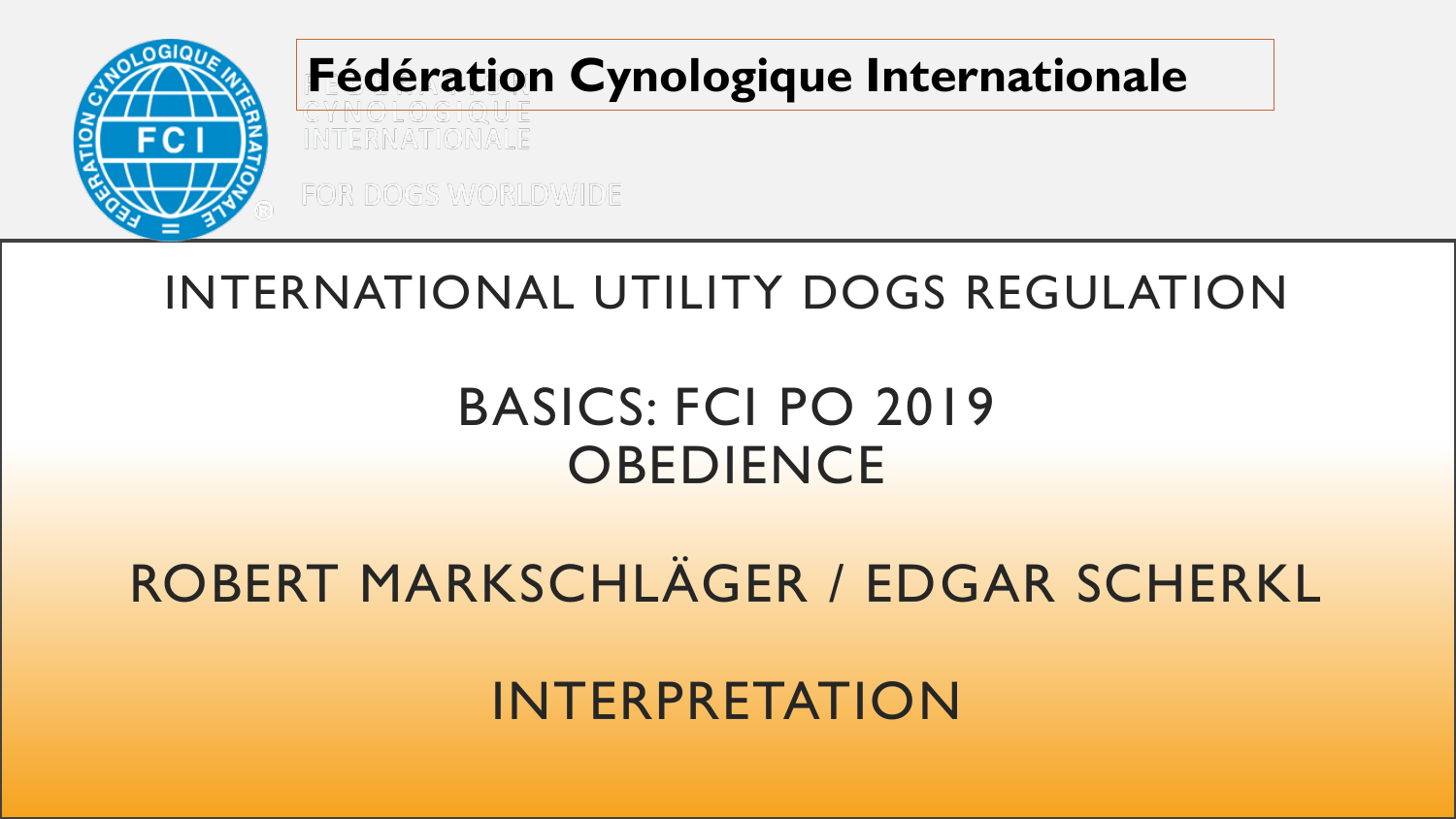### IMPORTANT POINT OF VIEW OVER ALL IN **OBEDIENCE**

# Engery to target

#### • **Attitude**

- Joyful work
- Self-confidence
- Harmony of the Team

#### • *Concentration*

- Attention
- Focus on dog handler
- Changing speed /direction

#### • **Technic**

- Stability in Position
- Adaptation
- Execution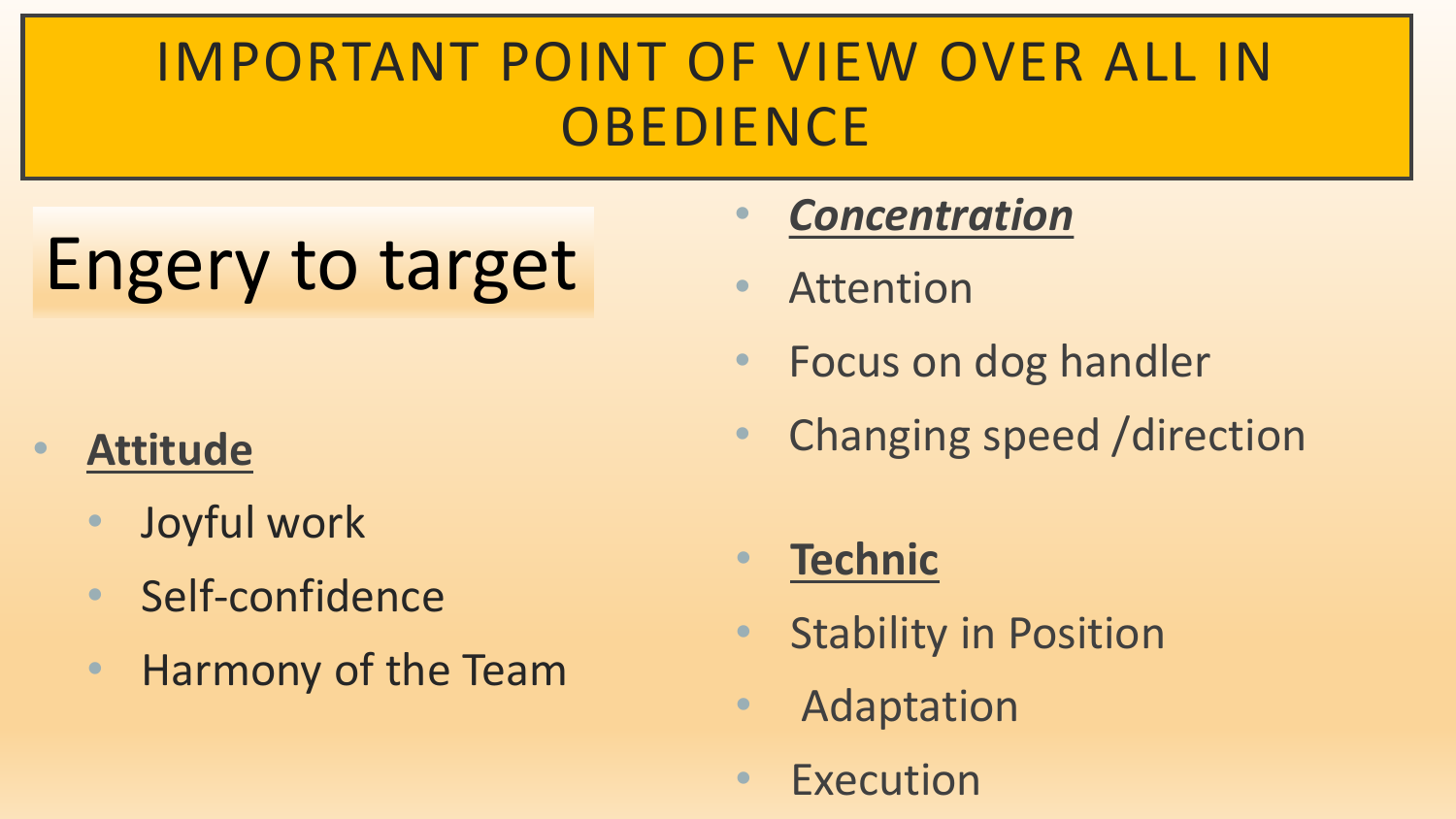#### Exercise – Attitude – Technic



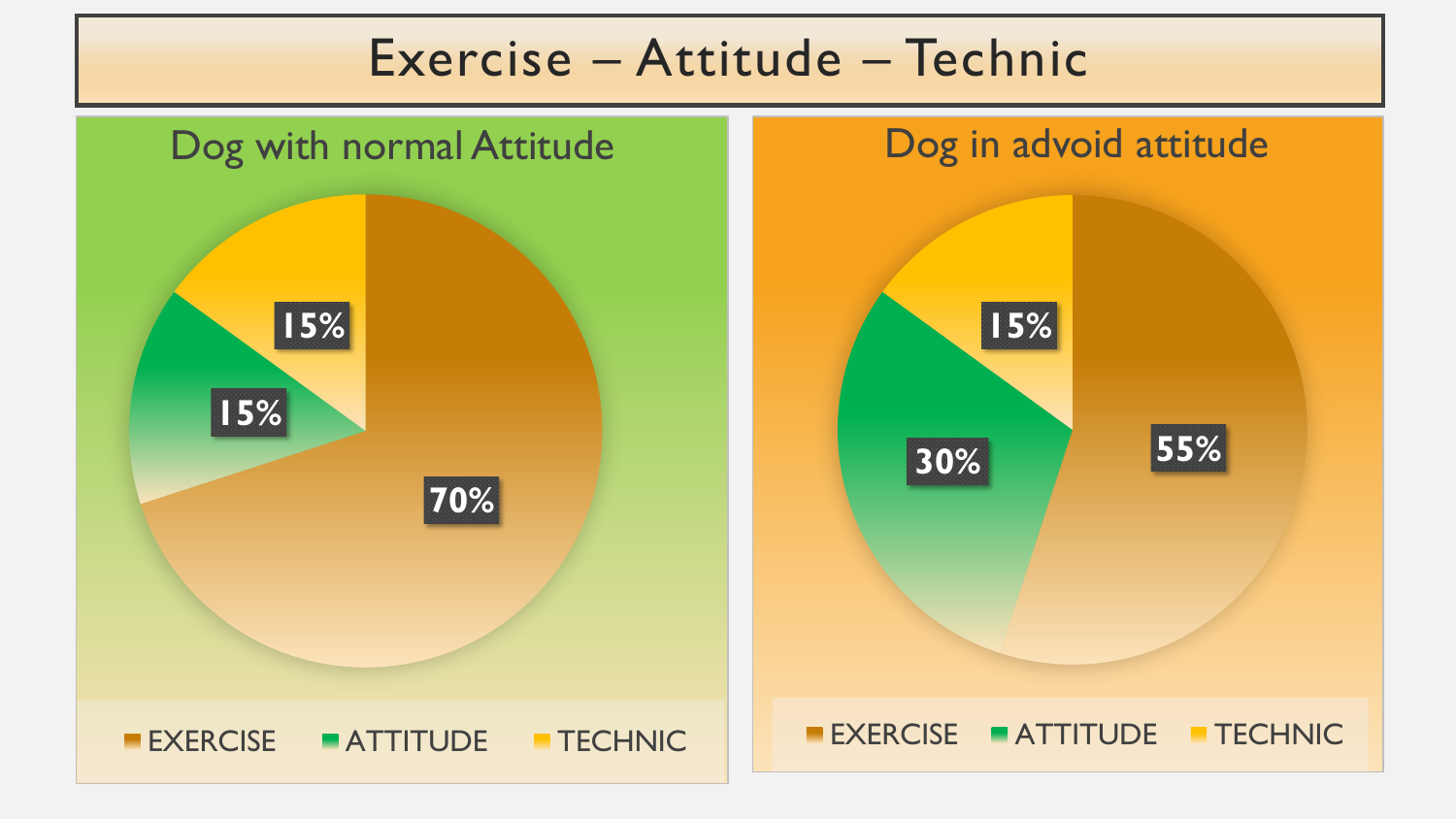**PURPOSE OF THE PROGRAM. (WHY DO WE HAVE THIS PROGRAM?)**

- Spend time with the dog and build a relationship
- Challenge to educate
- Performe the dog to his highest level
- Go to competion
- Show in sporty way the quality of the education
- Develop ourself in education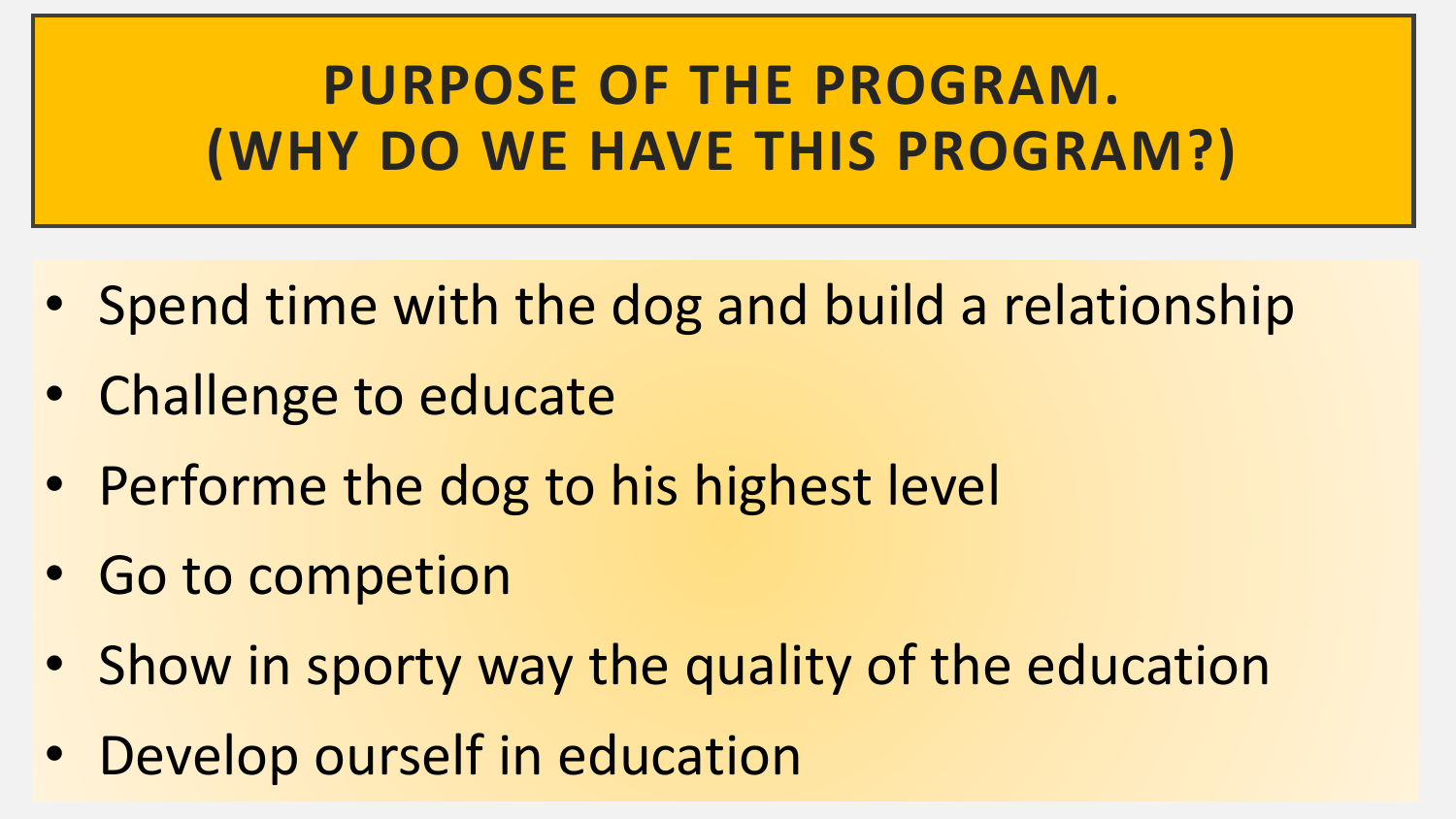## **IDEA OF JUGDING**

- Find the Red line in jugding
- Explain result of training.
- Improvement of jugding
- Respect the doghandler
- Performe as you jugde, if you train a dog
- Jugde with realistic expectation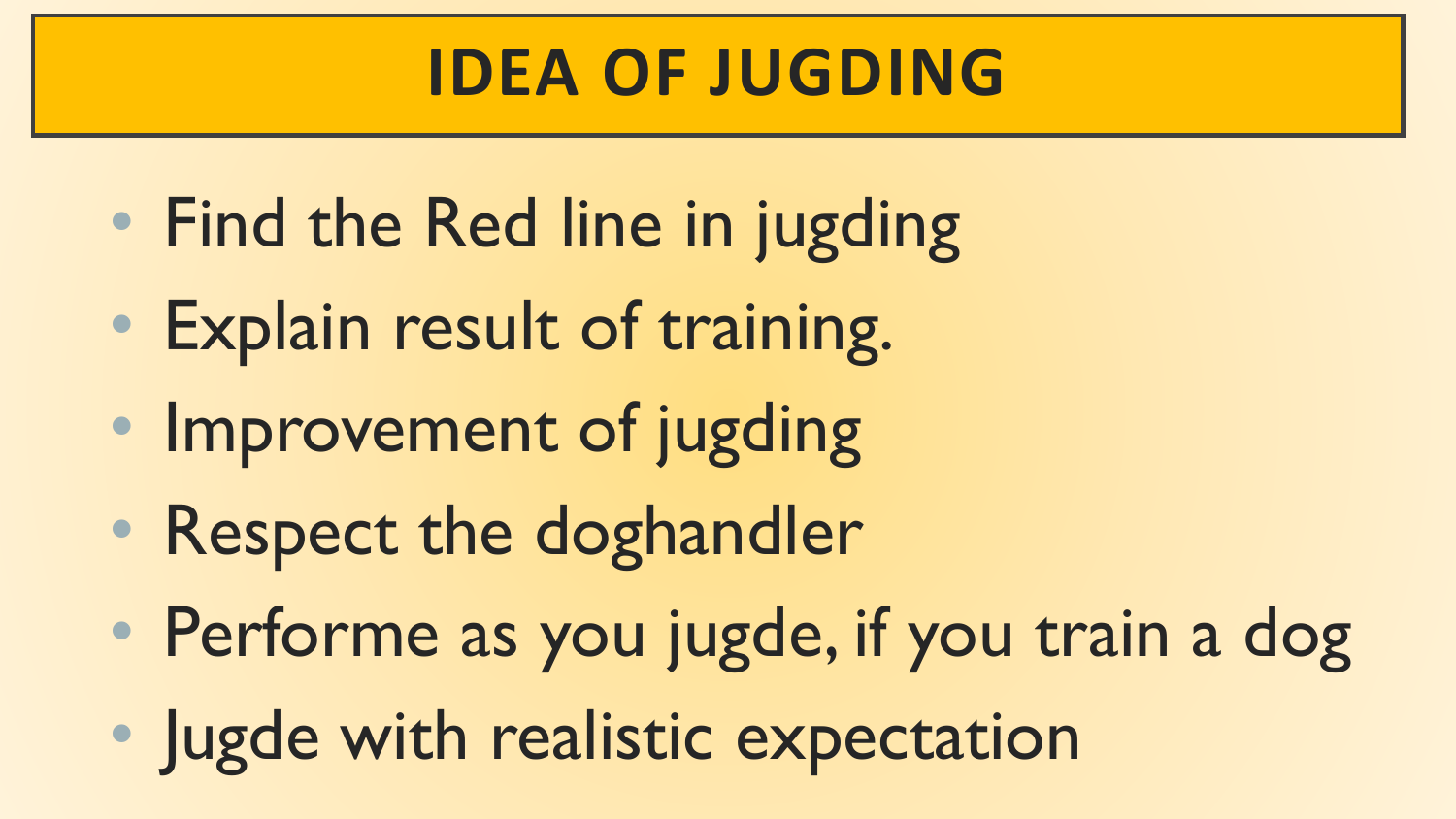**realistic expectation**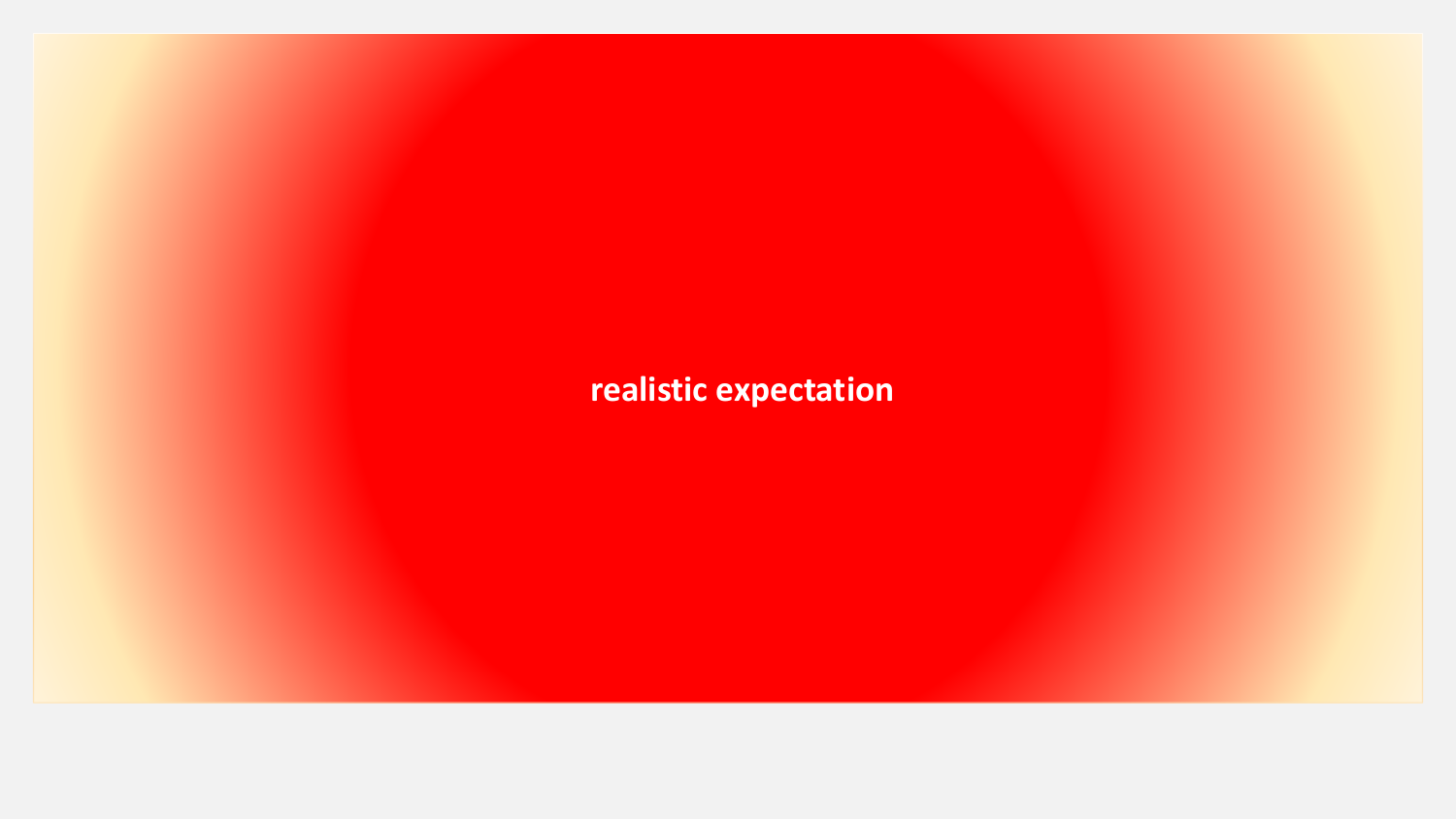#### **PURPOSE OF THE PROGRAM**

- Evaluate the working characteristics.
- Give a predicate to the exercise
- Create a ranking
- Fokus on the primary part of the exercises
- Jugde in Balance by the level of the competiors
- Remark the mistakes and honor the good parts
- Be transparent and explain by the rules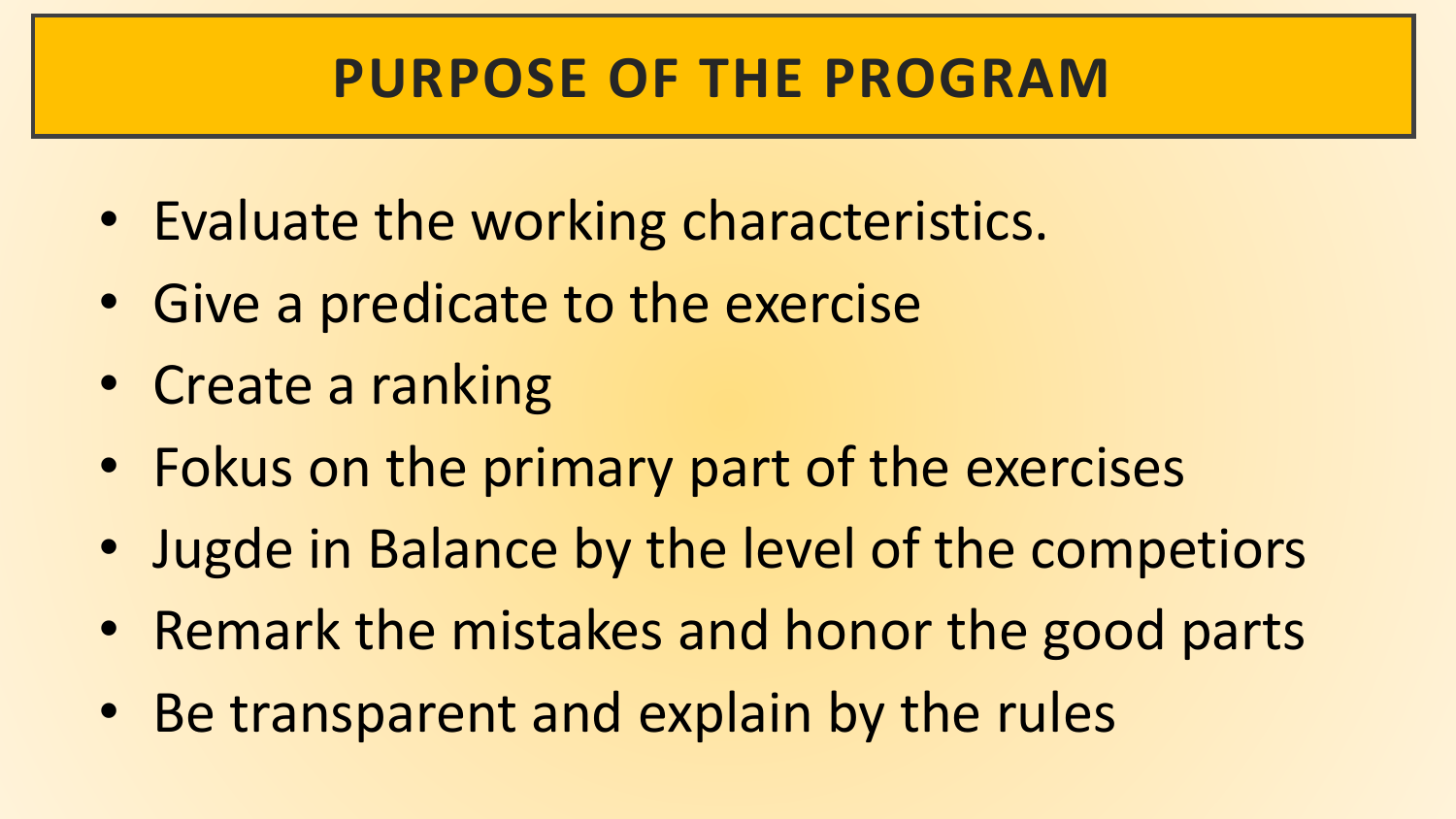#### **JUDGES VIEW AND PROMOTION + FEEDBACK**

- Feedback influence strongly on training
- Handlers try to copy top trainers and dogs
- Political jugding
- Promote special kind of:
	- Character
	- Breeds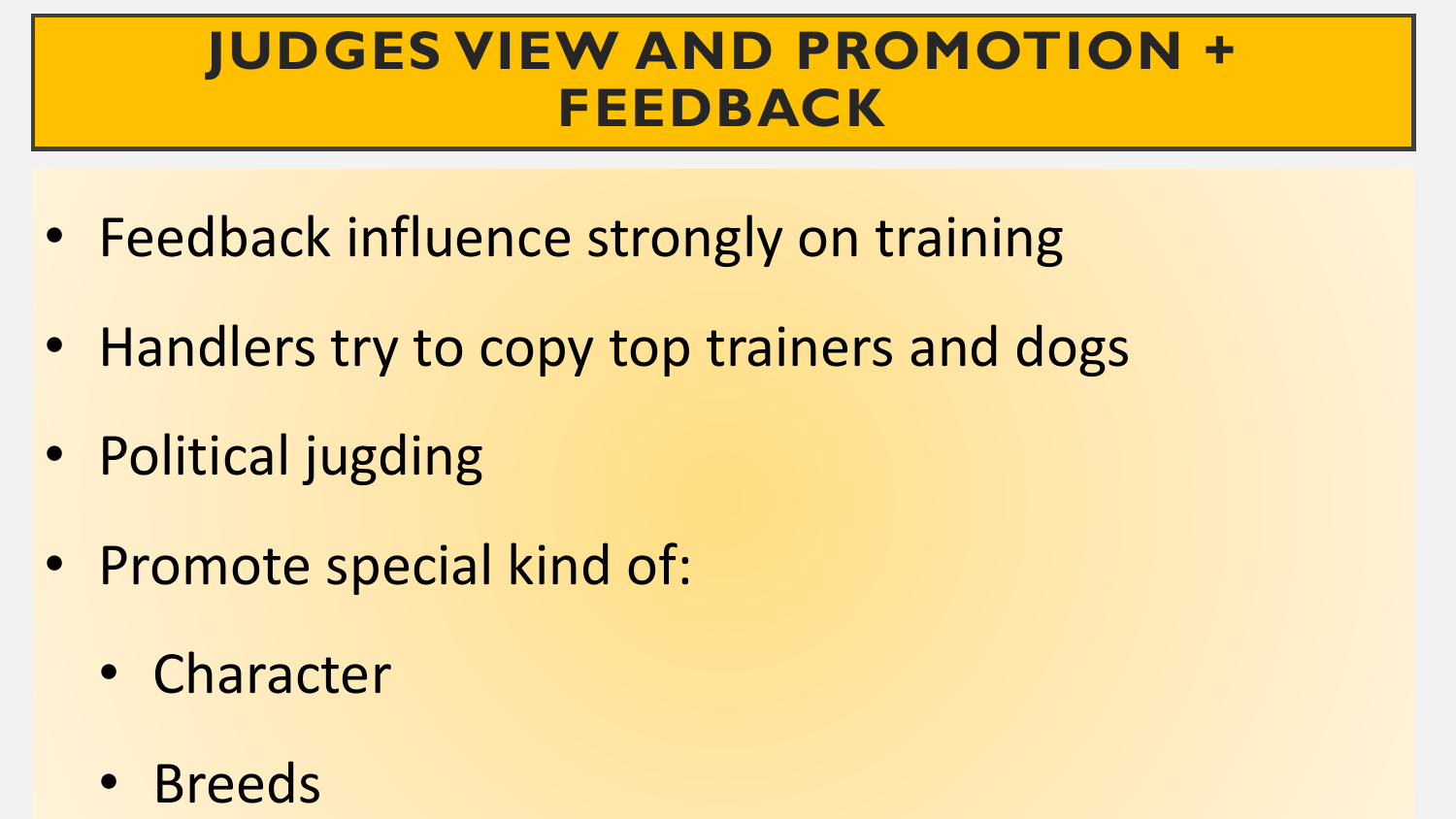#### **WHAT DO WE WANT TO SEE/EVALUATE?**

- Self-confidence
- Energy to target
- Attention/concentration
- Emotion
- Technical quality
- Balance (harmony between dog and handler)
- Drive (energy, intensity, focus)
- Stress/hyperactivity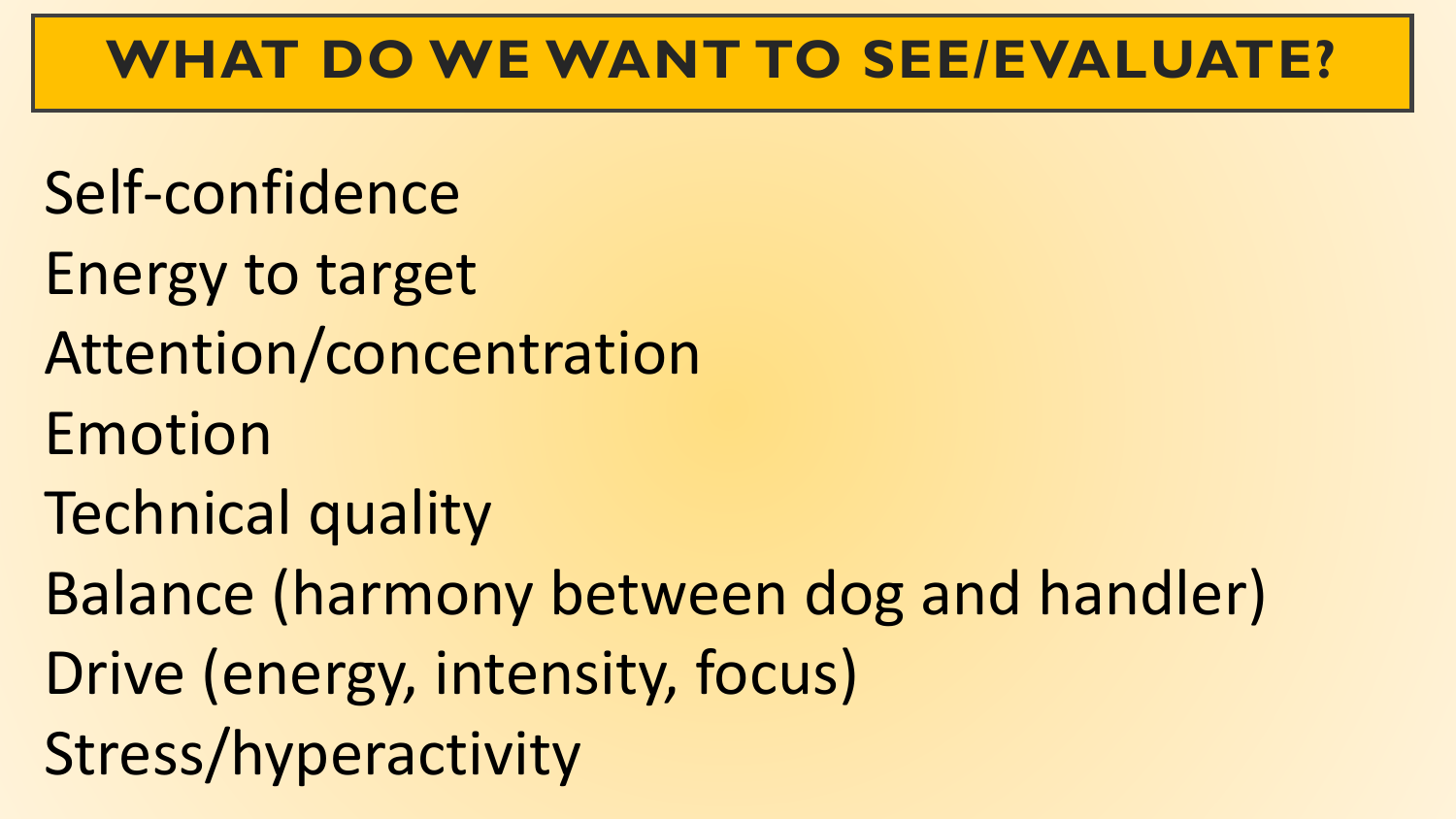## **ESSENCE OF EVALUATION**

## **Essential things**

**Primary 70% (80)**

• Name of Exercise

**Secondary 30% (20)**

- **Basics**
- Development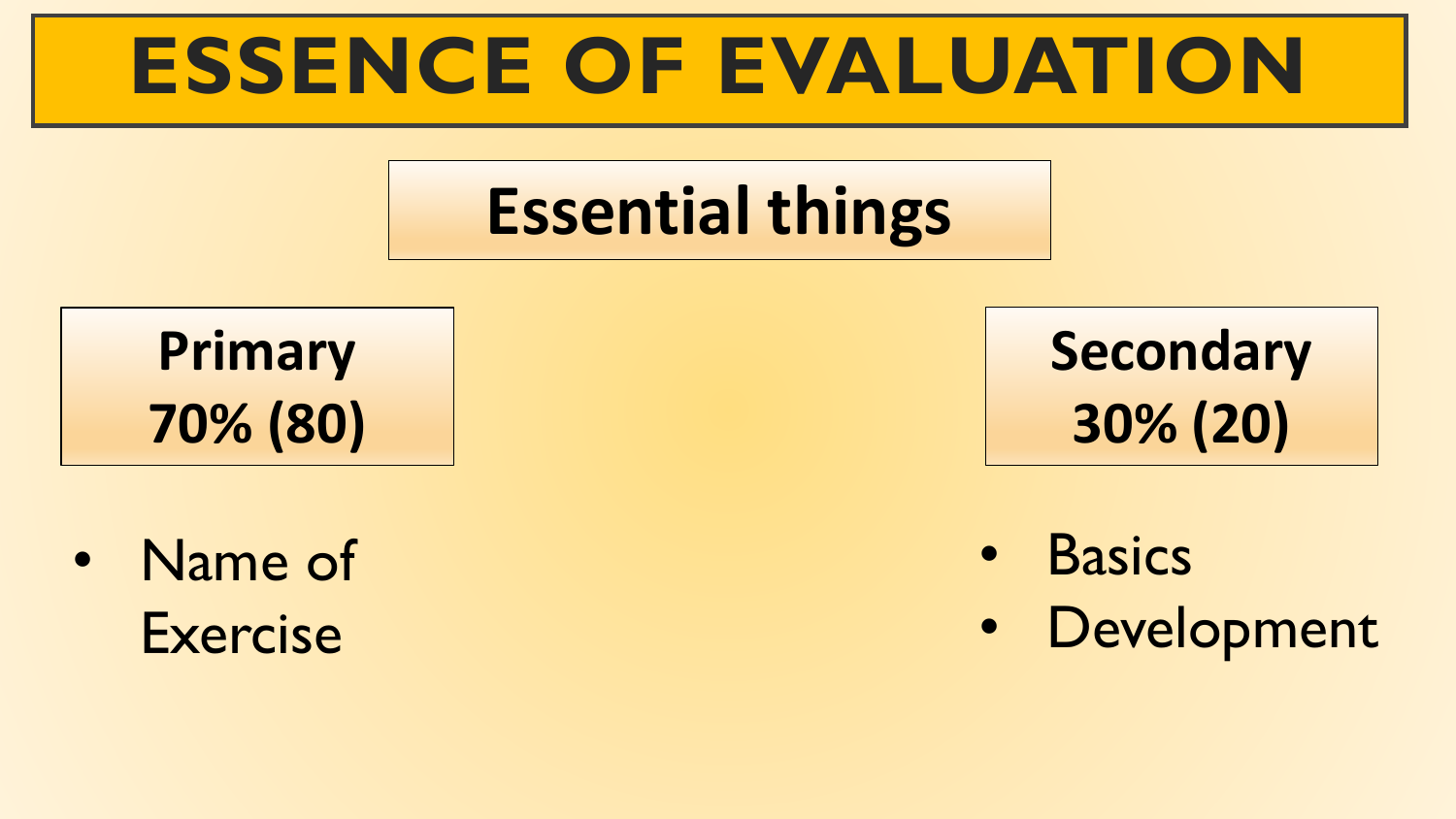## **ESSENCE OF EVALUATION**

# **Energy to target**



**To high In balance To low**

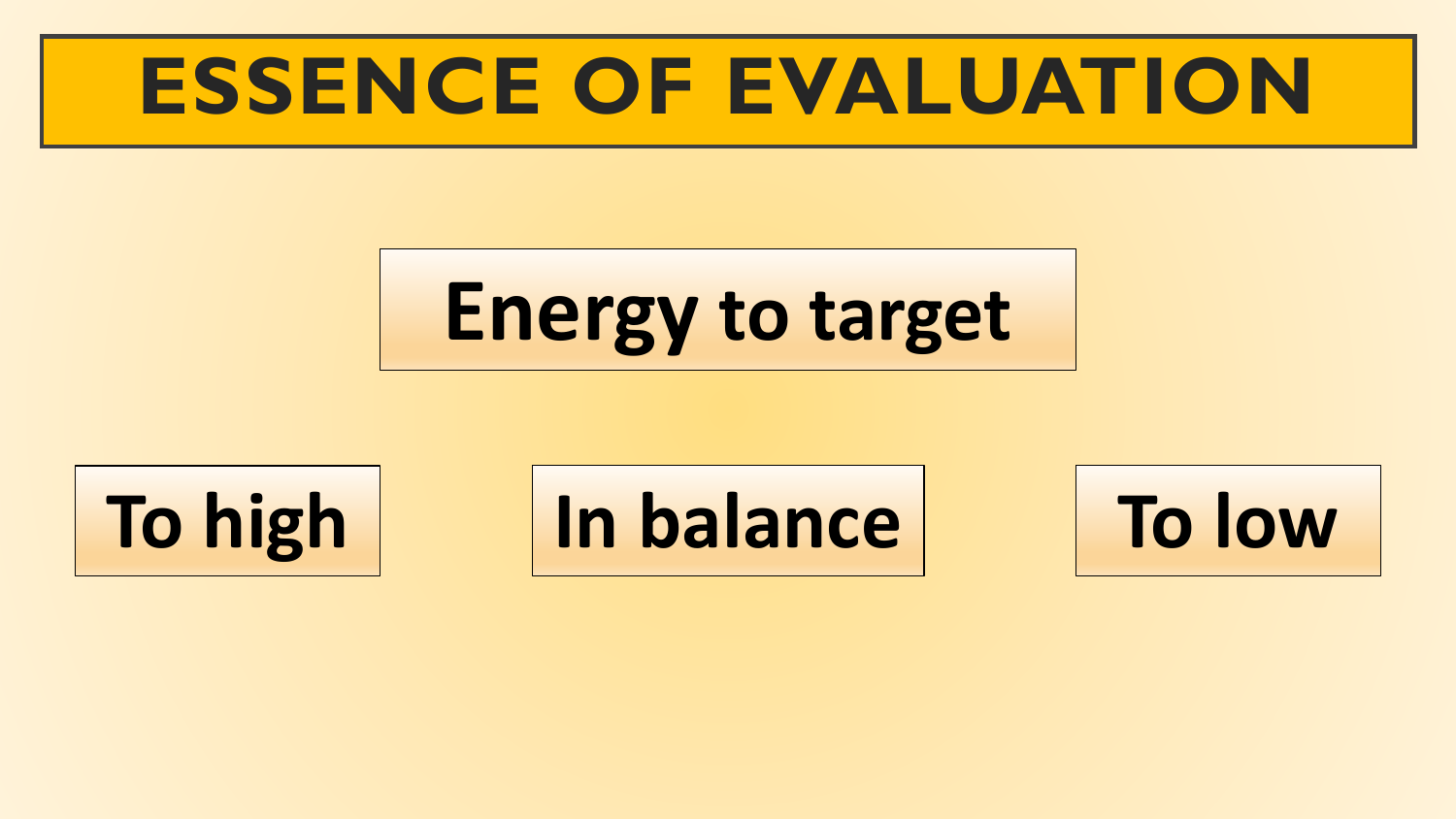## **RED LINE**

## **Energy to target**

## **Self-confidence**

## **Activity**

# **Ability to be guided**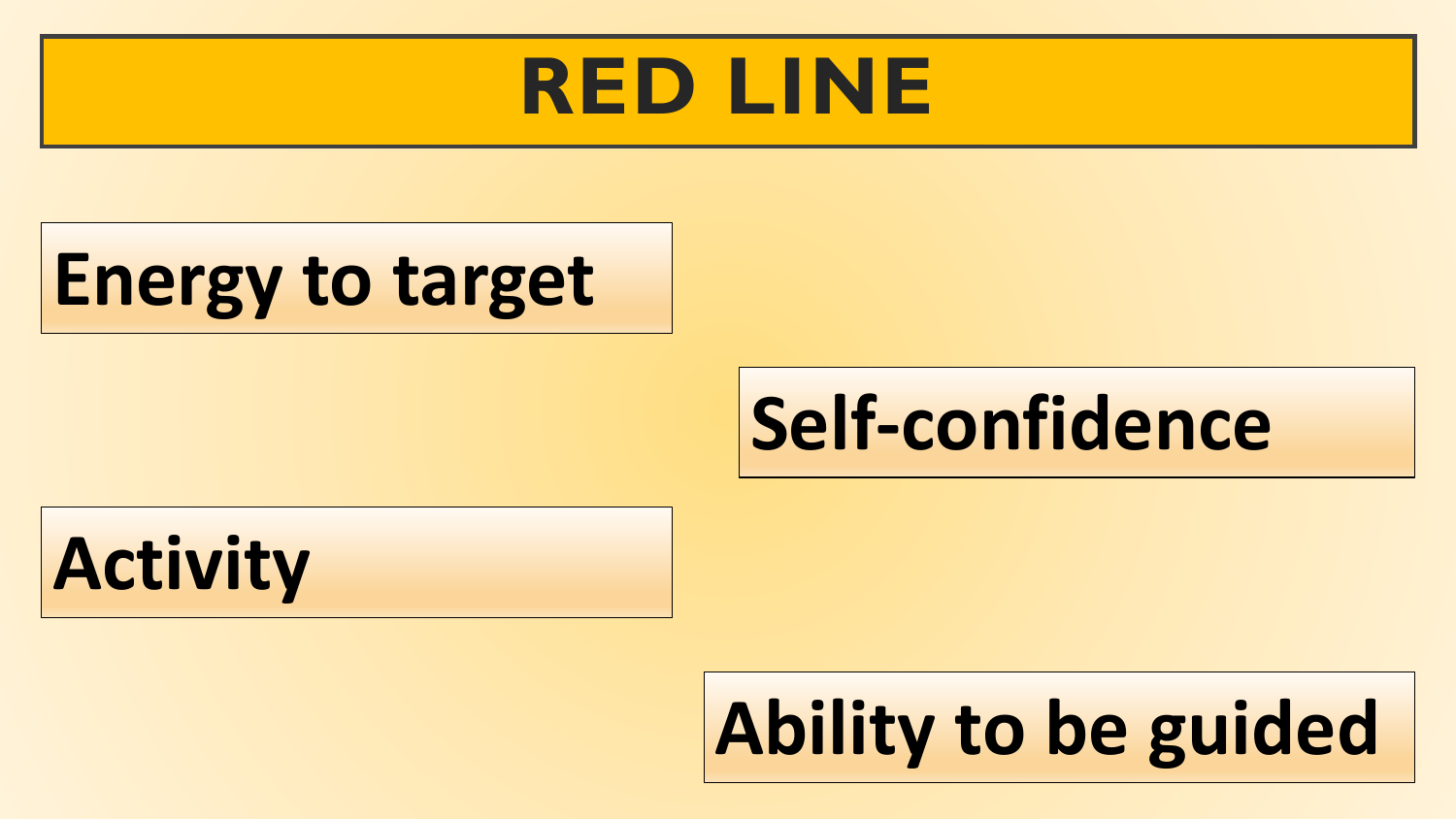### **EVALUATION**

## **Picture of the exercise**

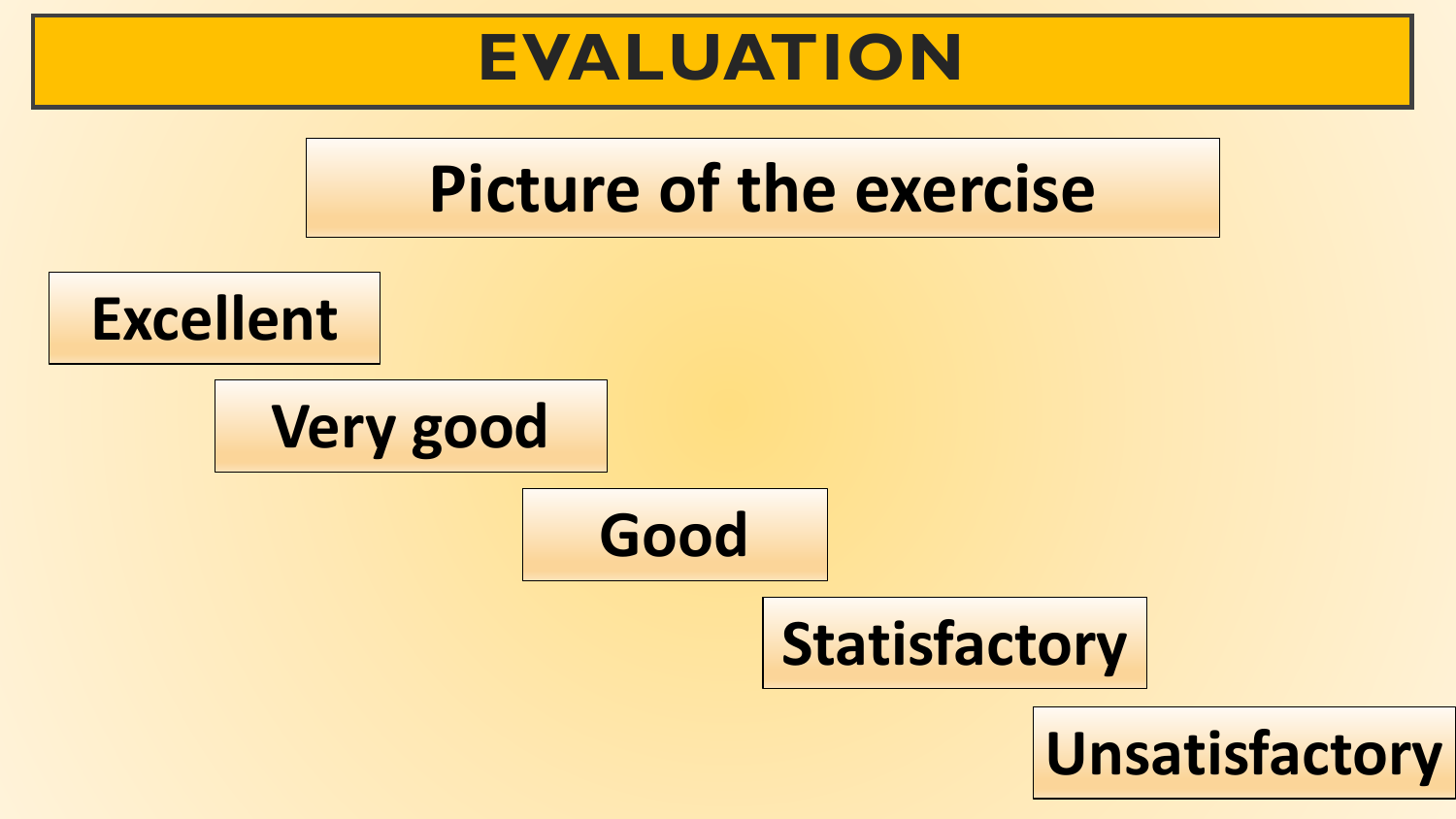**Satisfactory Significant restriction in the design 70-79% Good limitation in the execution 80-89% Very good acceptable range, slight reductions 90-95% Exellent required range 96-100% ++ +**

> **Insufficient Serious defects 0-69%**

**-**

**+-**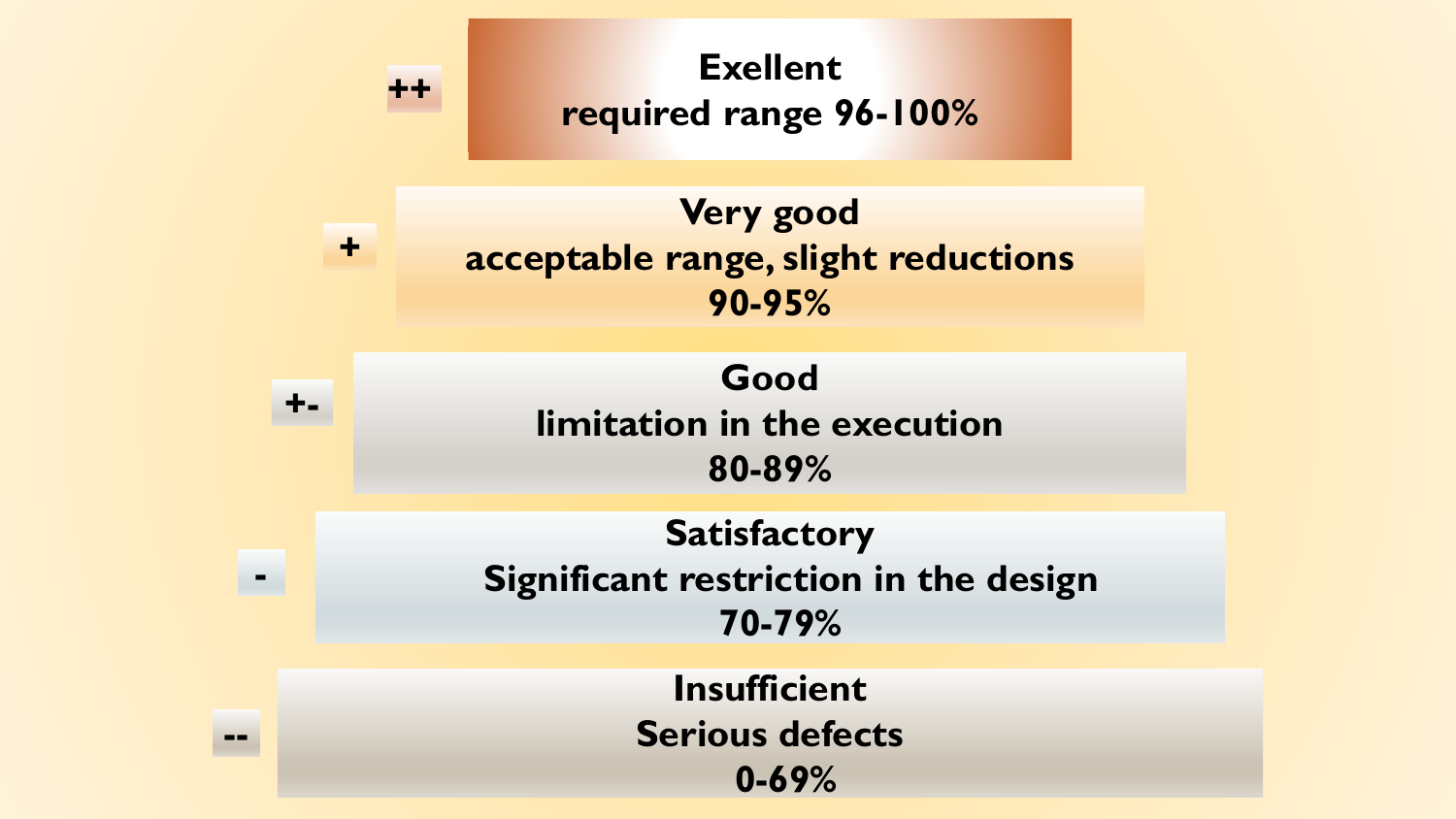#### JUDGING

#### **Different focus on different level of trials?**

• IGP 1-3 – local trial vs

Championship

- Local trials
- Selection trials
- **Nationals**
- Internationals
- Acceptance among handlers and judges for different focus area based on level
- Charateristics and motivation less on technical quality and for instance help.
- Focus on qualification (M-V) less in small details not relevant for excercise.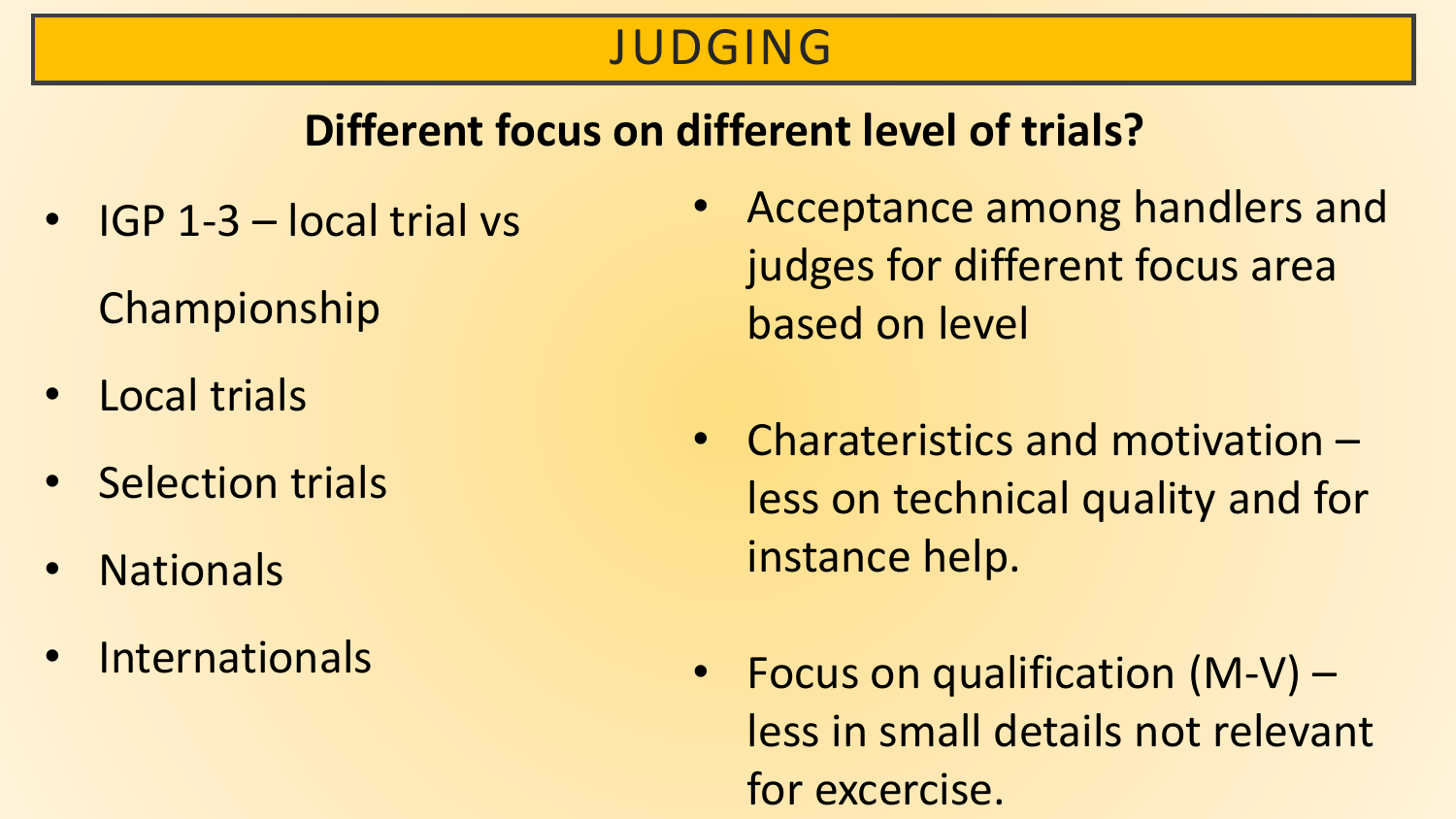#### JUDGING

|                               | Local trials | Selections | <b>Nationals</b> | Internationals |
|-------------------------------|--------------|------------|------------------|----------------|
| <b>Exercise</b>               | $++$         | $++$       | $++$             | $++$           |
| Technic                       |              | $+ -$      | $++$             | $++$           |
| Help                          |              | $+ -$      | $++$             | $++$           |
| Concentration<br><b>Focus</b> | $+ -$        | $+$        | $++$             | $++$           |
| Self-confidence               | $+ -$        | $+$        | $++$             | $++$           |
| <b>Energy for target</b>      |              | $+$        | $++$             | $++$           |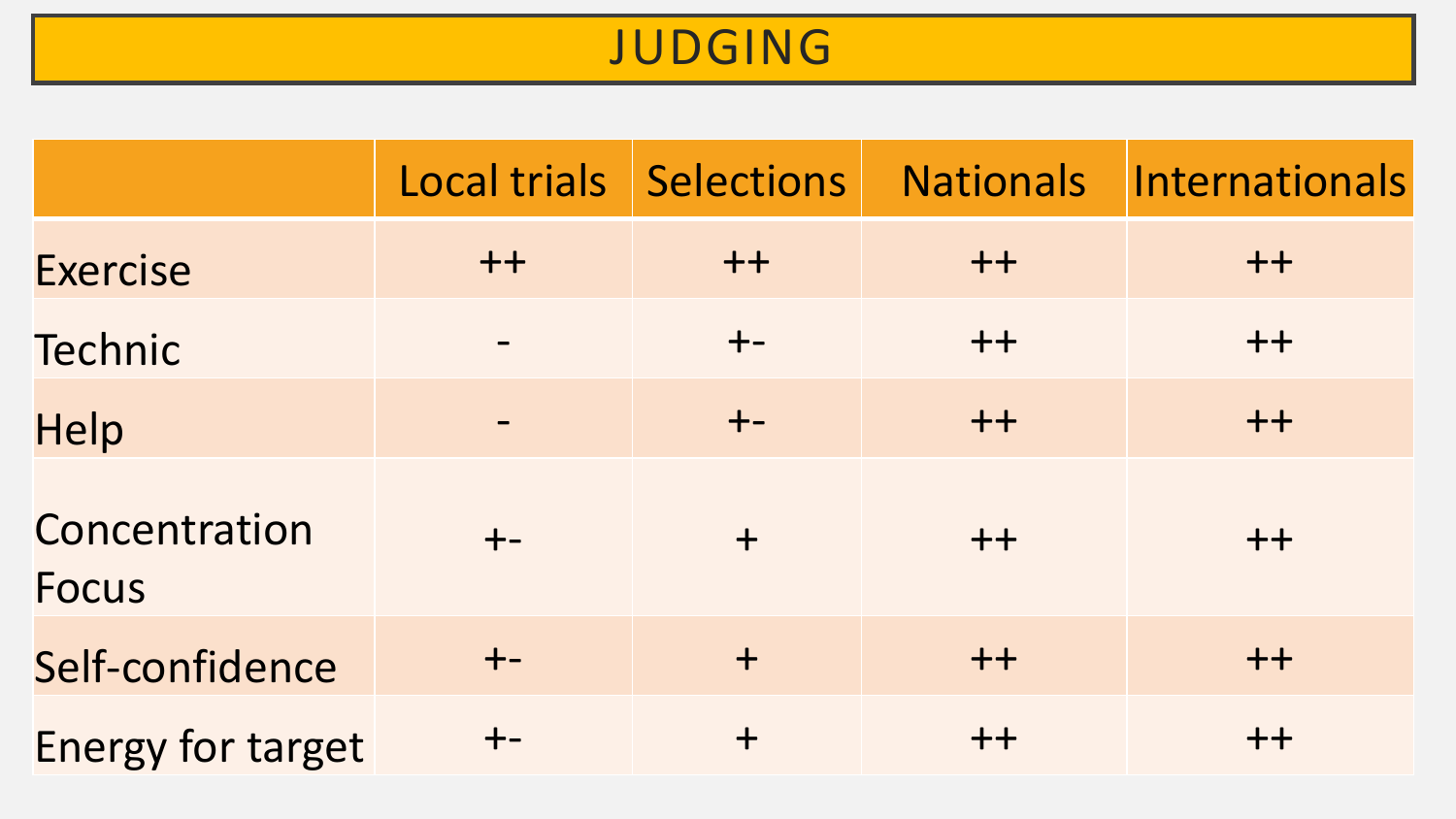#### **Time interval – build up – pick up**

#### **Time interval 3 seconds**

- Front
- Finish
- Basic Position
- Presentation
- Praise in finish

### **Build up**

• 10-15 paces

### **Pick up:**

- •Go direct beside the dog
- •Go behind beside the dog
- •Incorrect position
	- - 50% from whole exercice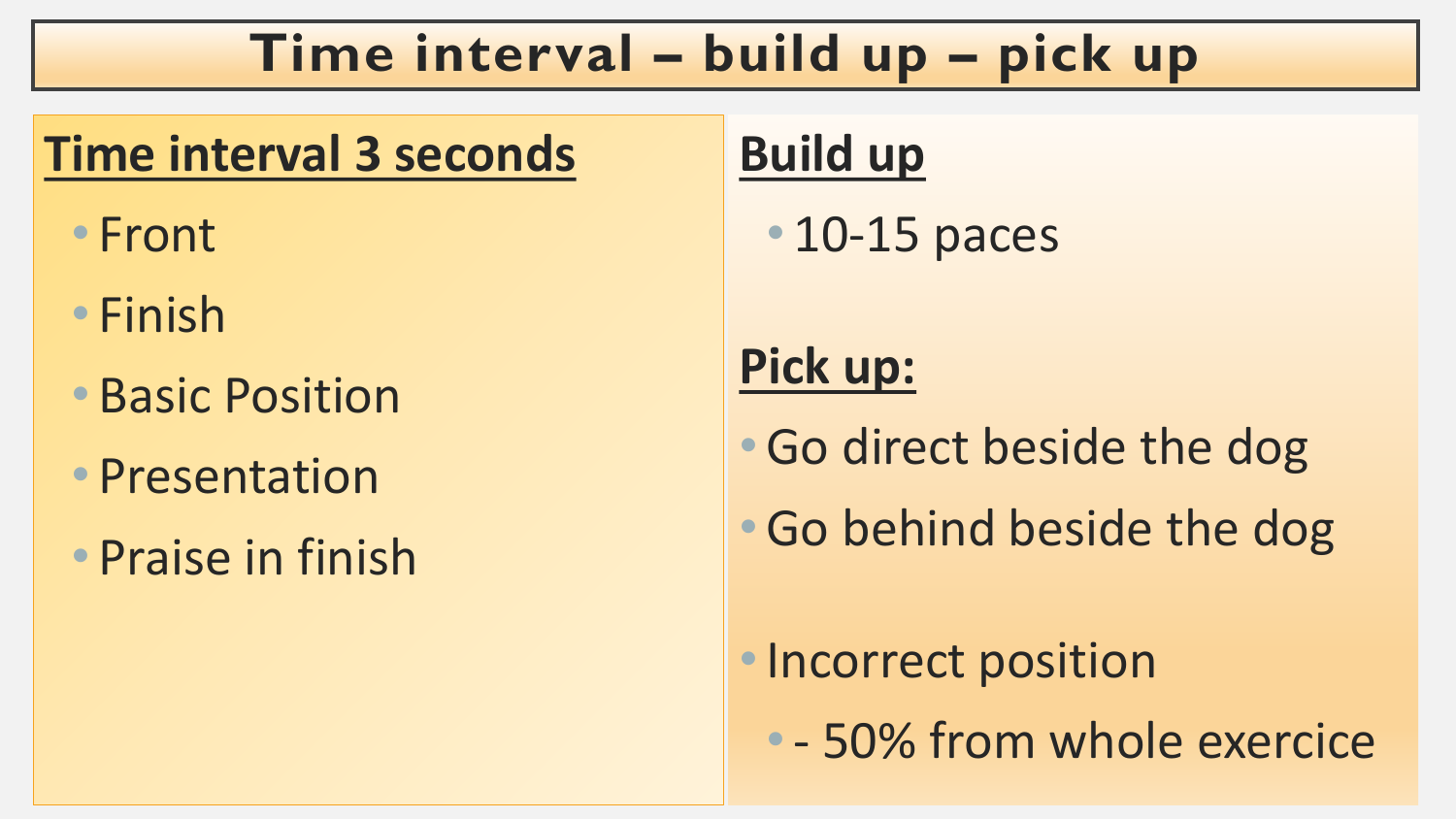## **Additional Commands**

- 1st Additional Command:
	- "Satisfactory" for that part of the exercise
- 2nd Additional Command:
	- " high Insufficient" for that part of the exercise
- No performance of the exercise after the third given Command:
	- Termination without evaluation= 0 Points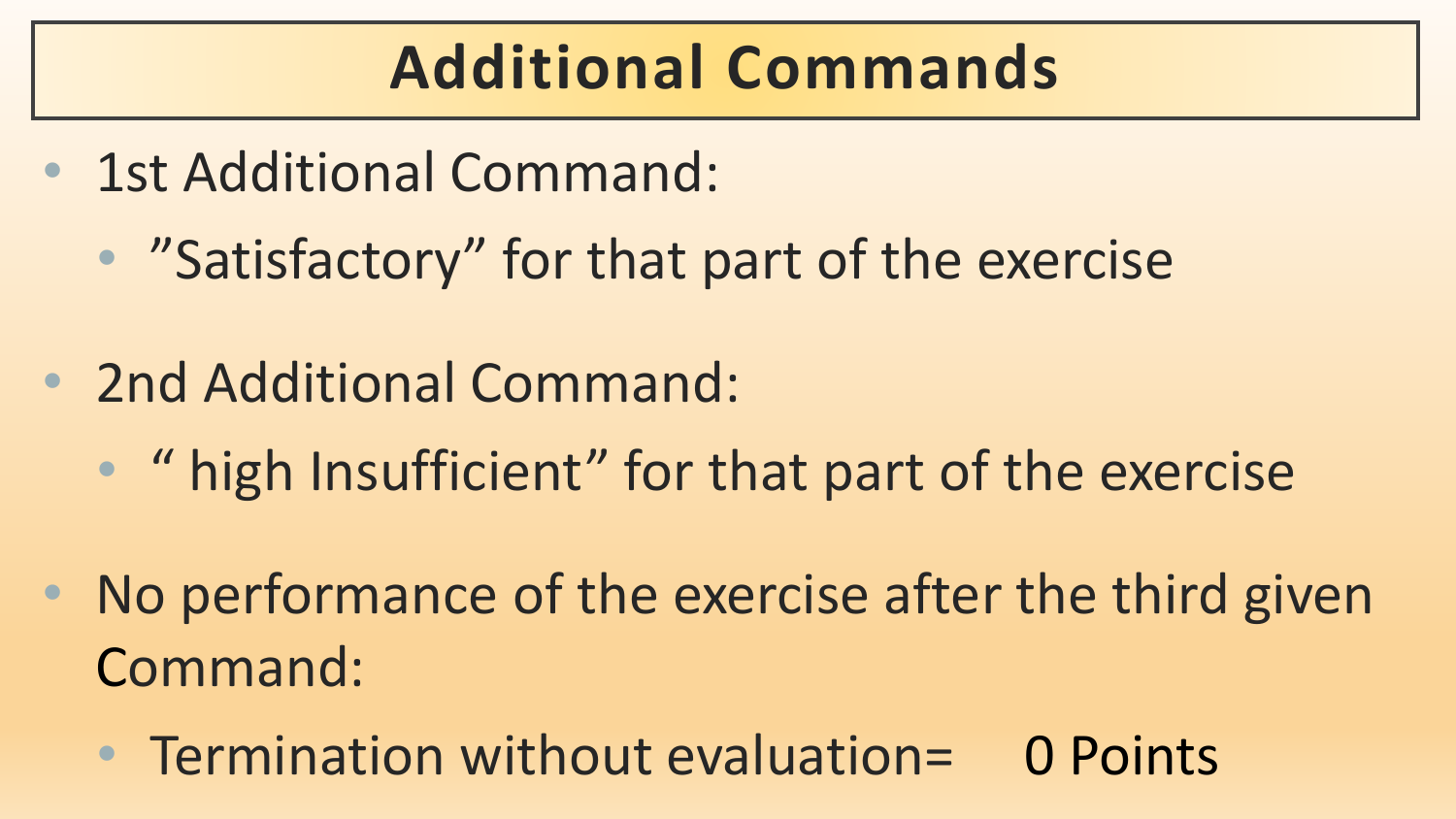## **Dog go without command**

| <b>Exercise</b>              | <b>Value</b>                         | predicate             |                |
|------------------------------|--------------------------------------|-----------------------|----------------|
| Sit                          | 2,5                                  | unsatisfactory        | 0,75           |
| Down / Stay                  | 5                                    | unsatisfactory        | $\overline{2}$ |
| Recall                       | 5                                    | unsatisfactory        | $\overline{2}$ |
| Apport on flat first<br>part | Dumbble in the unsatisfactory<br>air |                       | $-2$           |
| Apport on flat first<br>part | Dumbble on<br>the ground             | Up to<br>satisfactory | Up<br>to 1, 5  |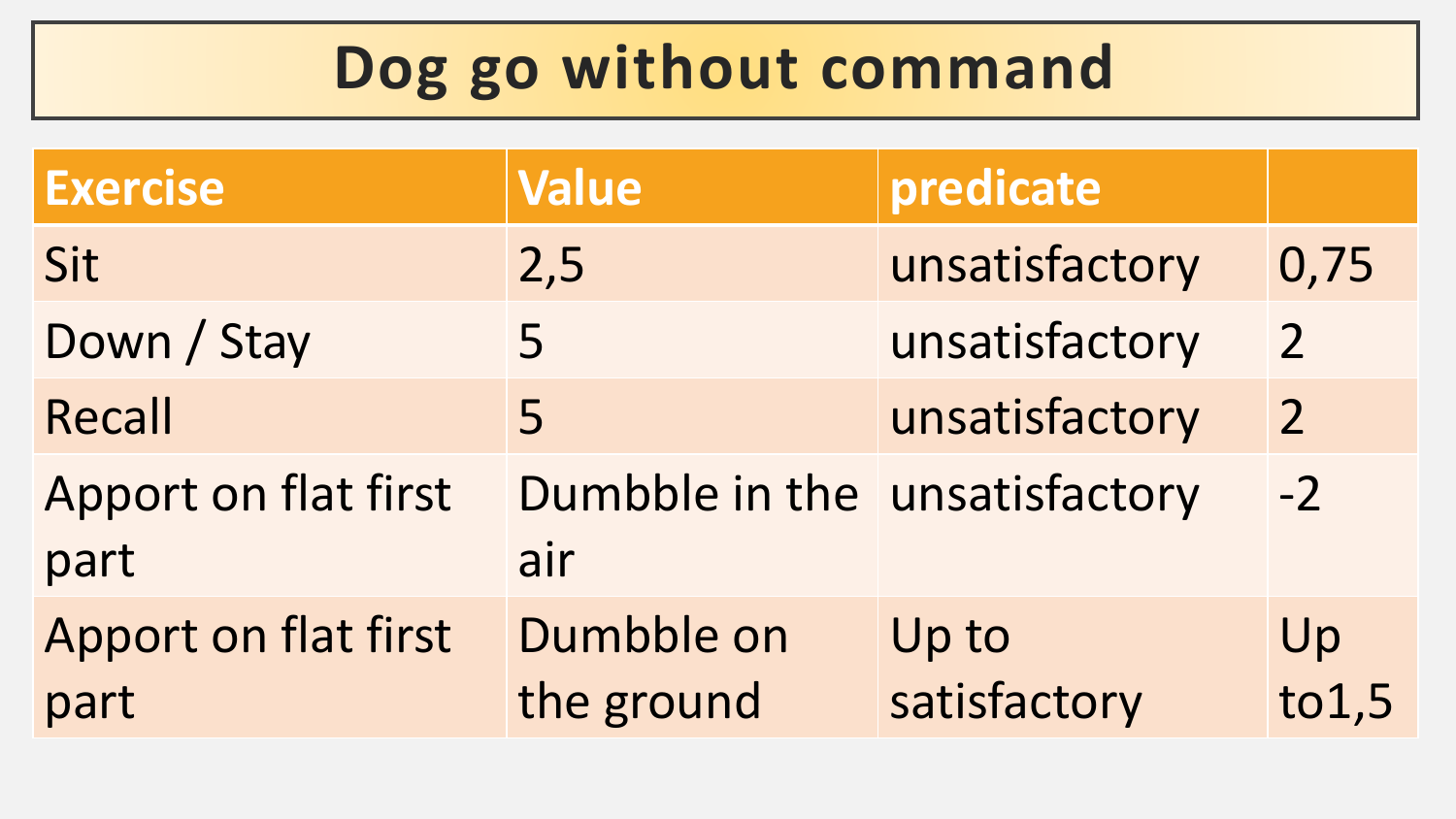## **Dog go without command**

| <b>Exercise</b>               | <b>Value</b> | $ $ predicate  |                |
|-------------------------------|--------------|----------------|----------------|
| Jumps                         | 5            | unsatisfactory | $\overline{2}$ |
| <b>End-Basic Position 1,5</b> |              | unsatisfactory | 0,75           |
| Down under<br>distraction     | 10           | good           | $\mathcal{P}$  |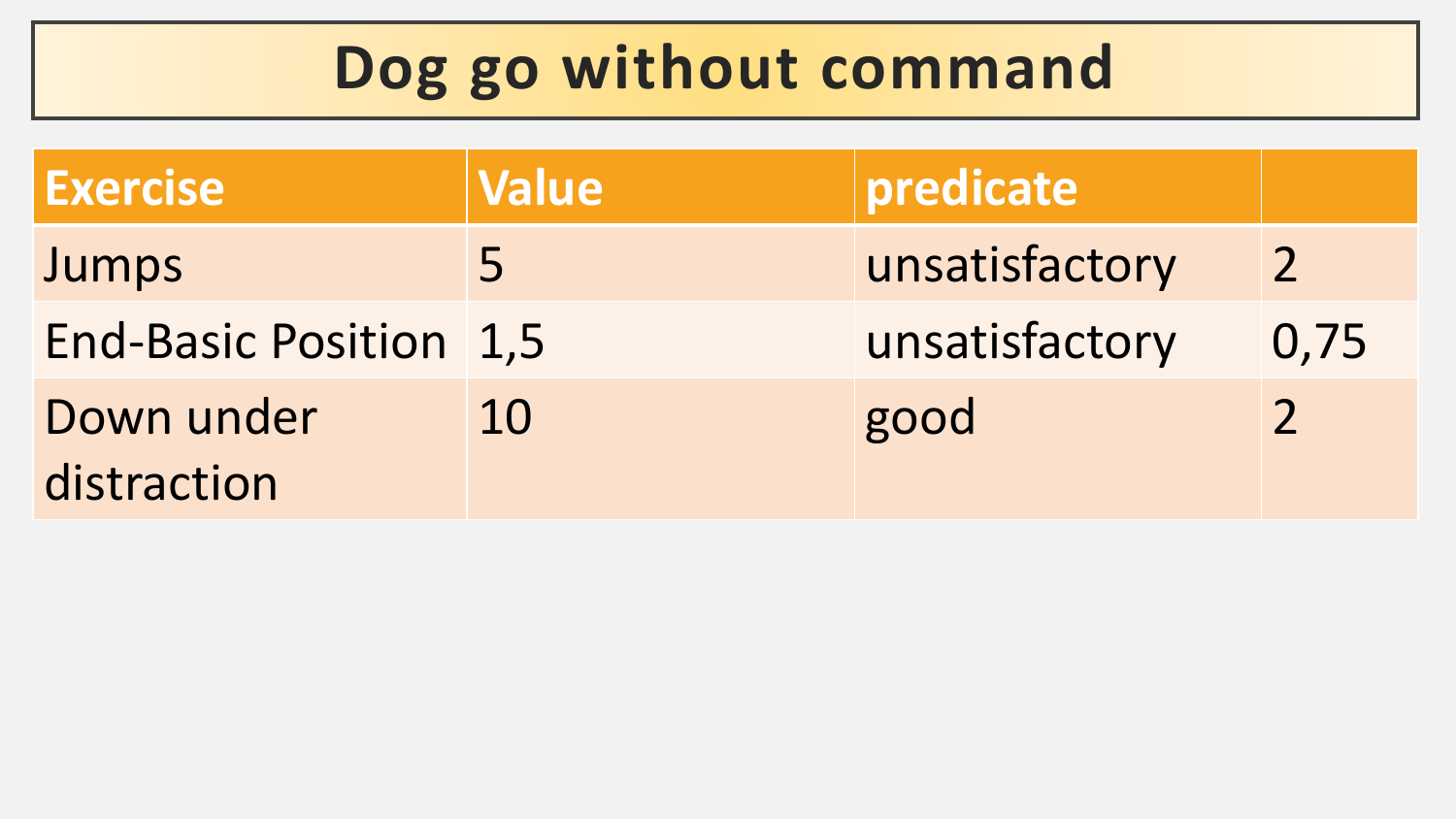## **Other mistakes**

| <b>Exercise</b>                         | <b>Value</b> | predicate      |     |
|-----------------------------------------|--------------|----------------|-----|
| Apport Dog drop the<br>dumbbell infront | 10           | unsatisfactory | 3,5 |
| Apport on flat change 10<br>of position |              | unsatisfactory | 10  |
| Apport on jumps<br>change of position   | 15           | unsatisfactory | 15  |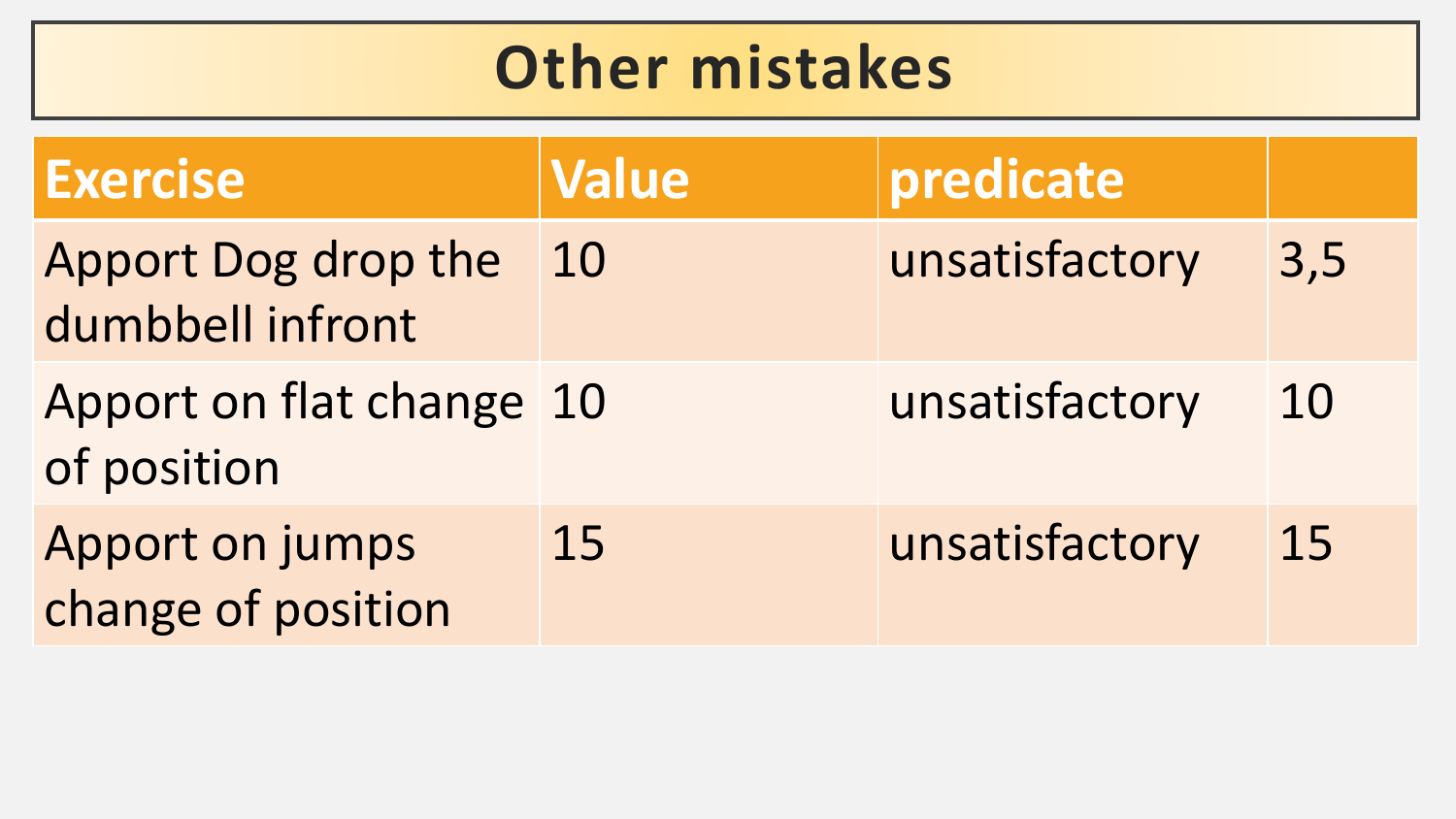## **Other mistakes**

| <b>Exercise</b>                       | <b>Value</b> | predicate      |          |
|---------------------------------------|--------------|----------------|----------|
| <b>Second basics</b>                  | 1,5          |                | 1,5      |
| Second basics after<br>premission     | $5 - 15$     | unsatisfactory | $5 - 15$ |
| Apport on jumps<br>change of position | 15           | unsatisfactory | 15       |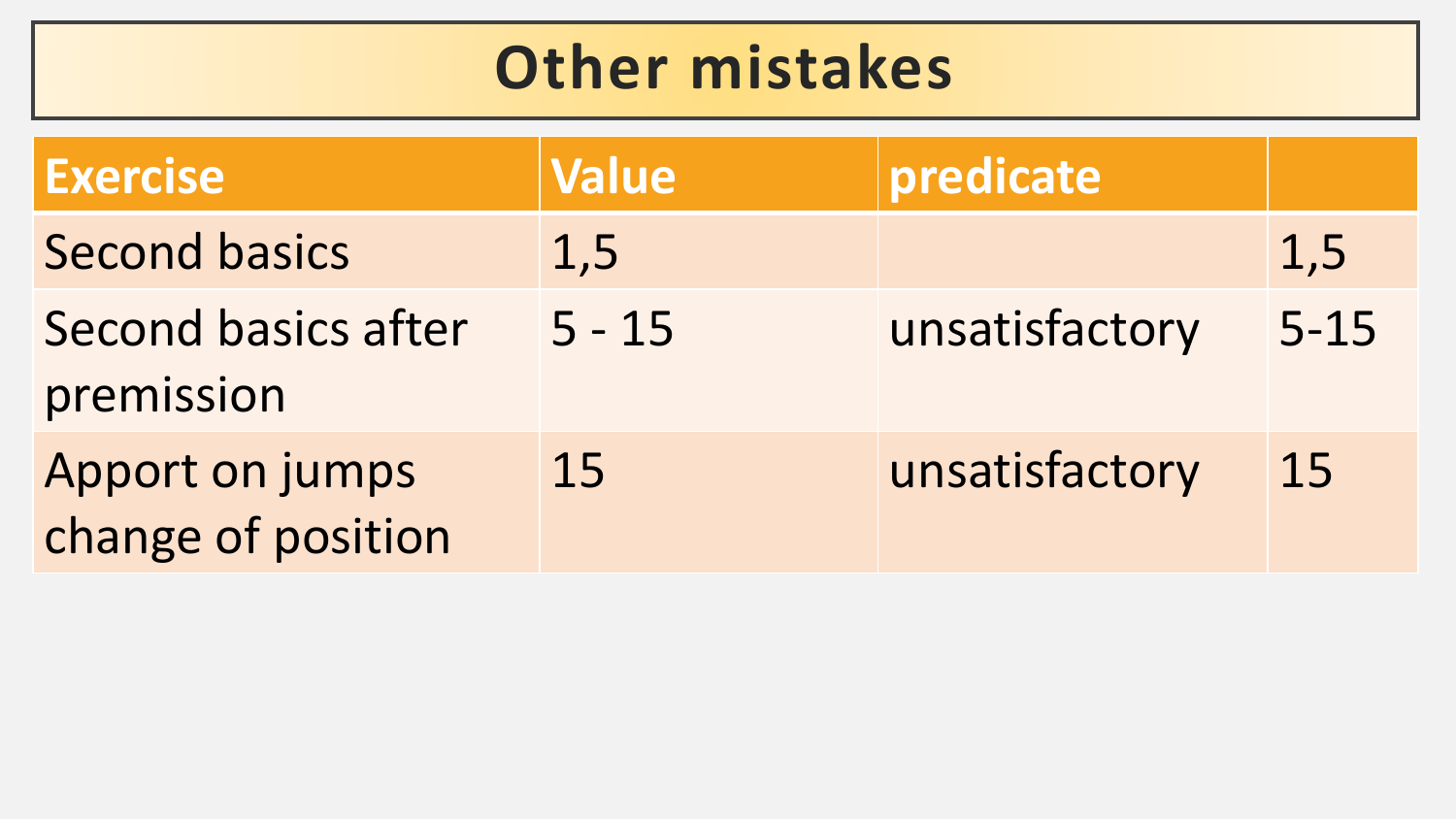### **Other mistakes**

| <b>Exercise</b>                      | <b>Value</b> | predicate | $\sim$ |
|--------------------------------------|--------------|-----------|--------|
| <b>Help in Basics</b>                |              |           | 0,25   |
| Don't go to basics                   |              |           | 3,5    |
| Go to basics with<br>strong help     |              |           | 3,5    |
| Lean on in apport in<br>presentation |              |           | 1,5    |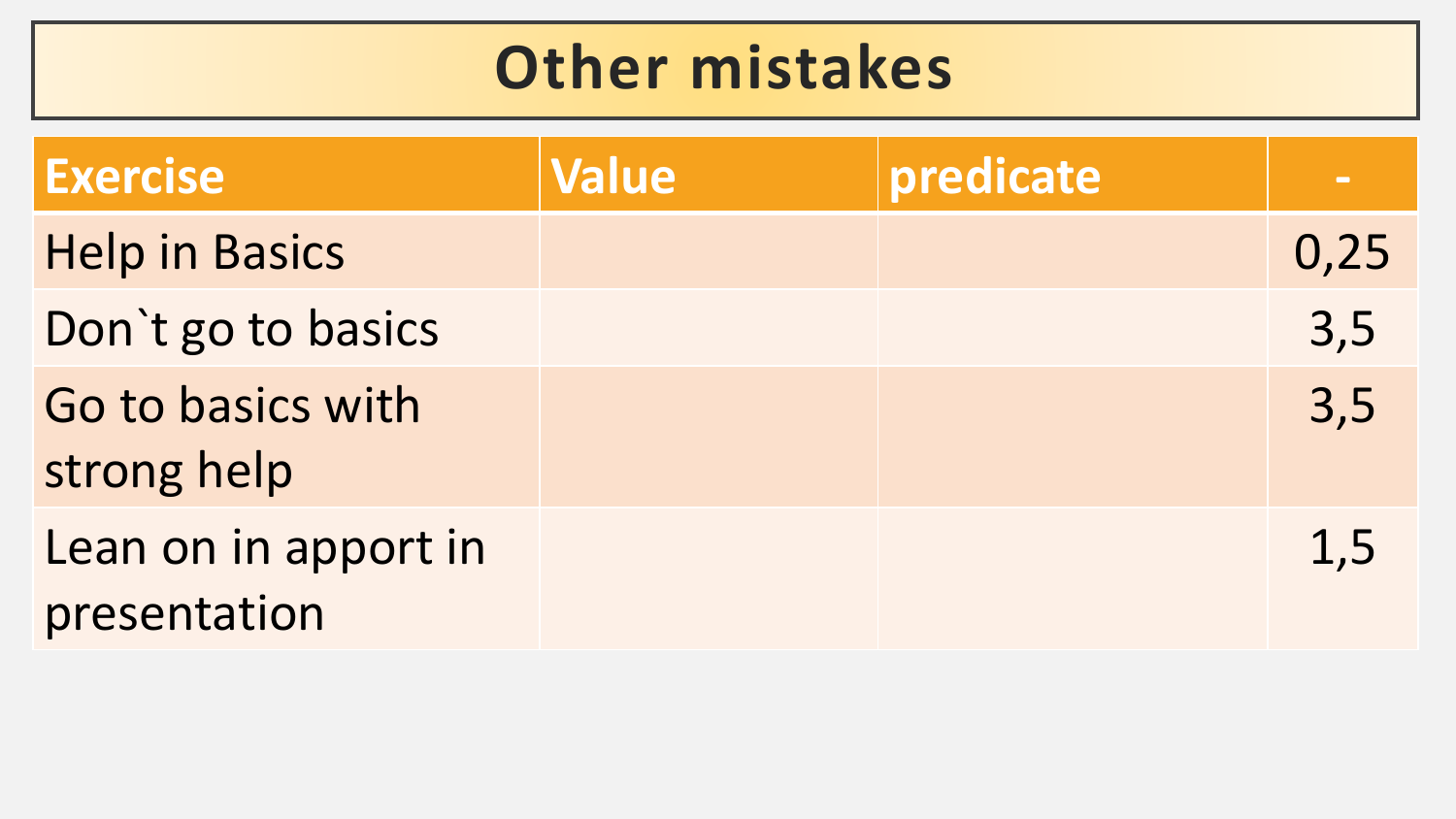## **Start of the exercise – Time interval**

•Start without judge signal in the recall: •minus 10%

•Not respected specified time interval •up to minus 10 % of the partical exercise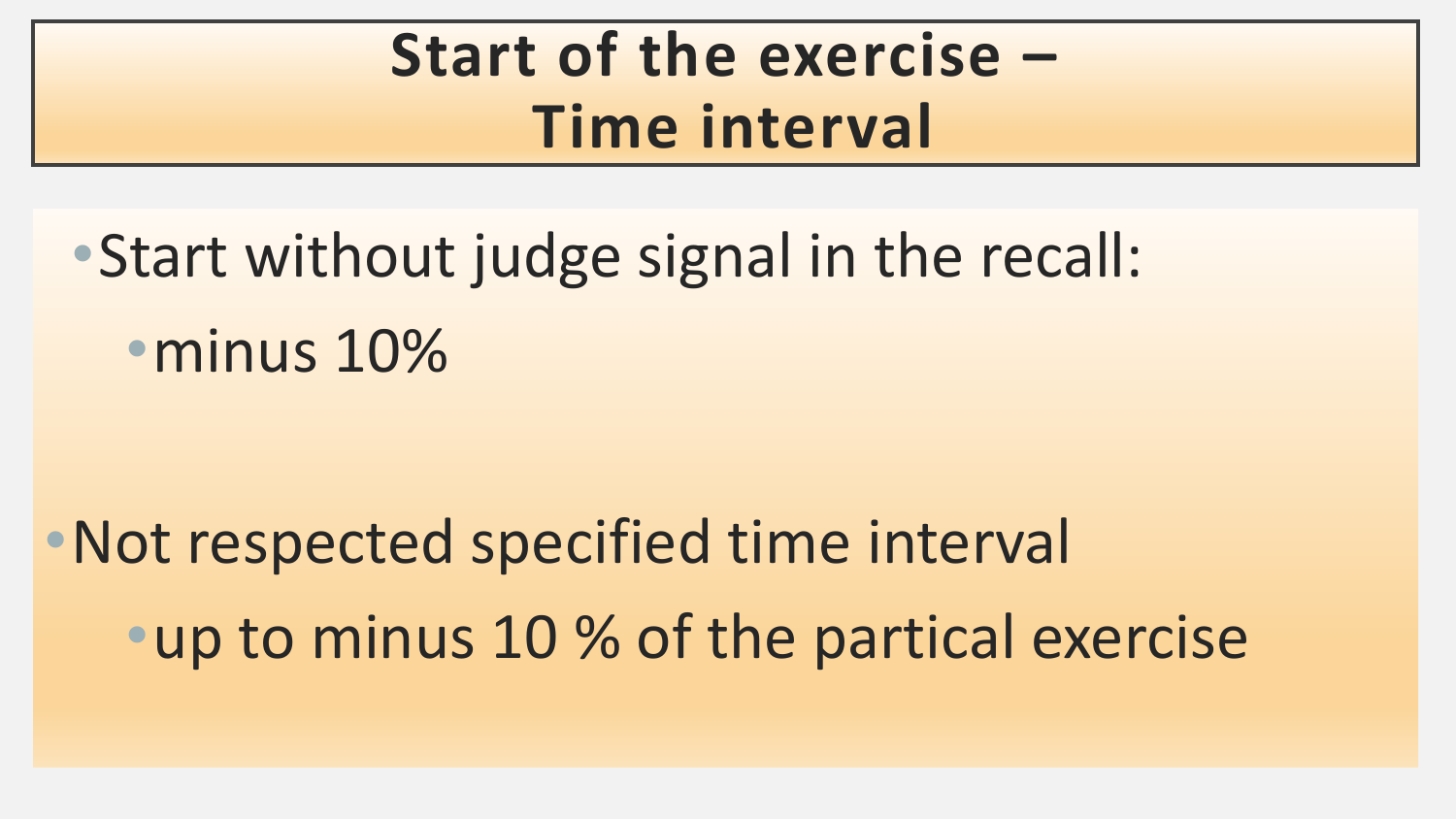## Hand position in basics

•Natural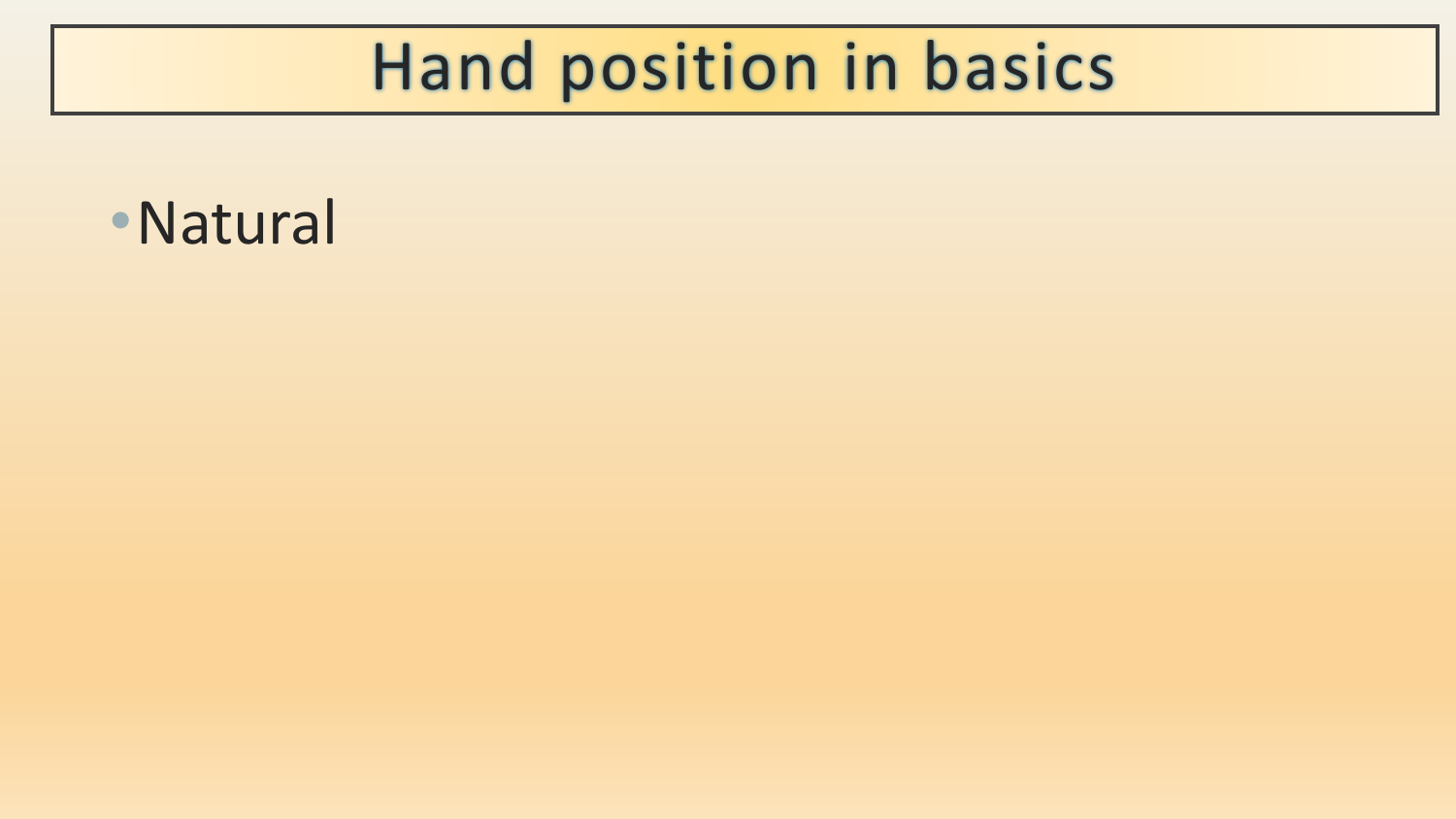## Value of the elements

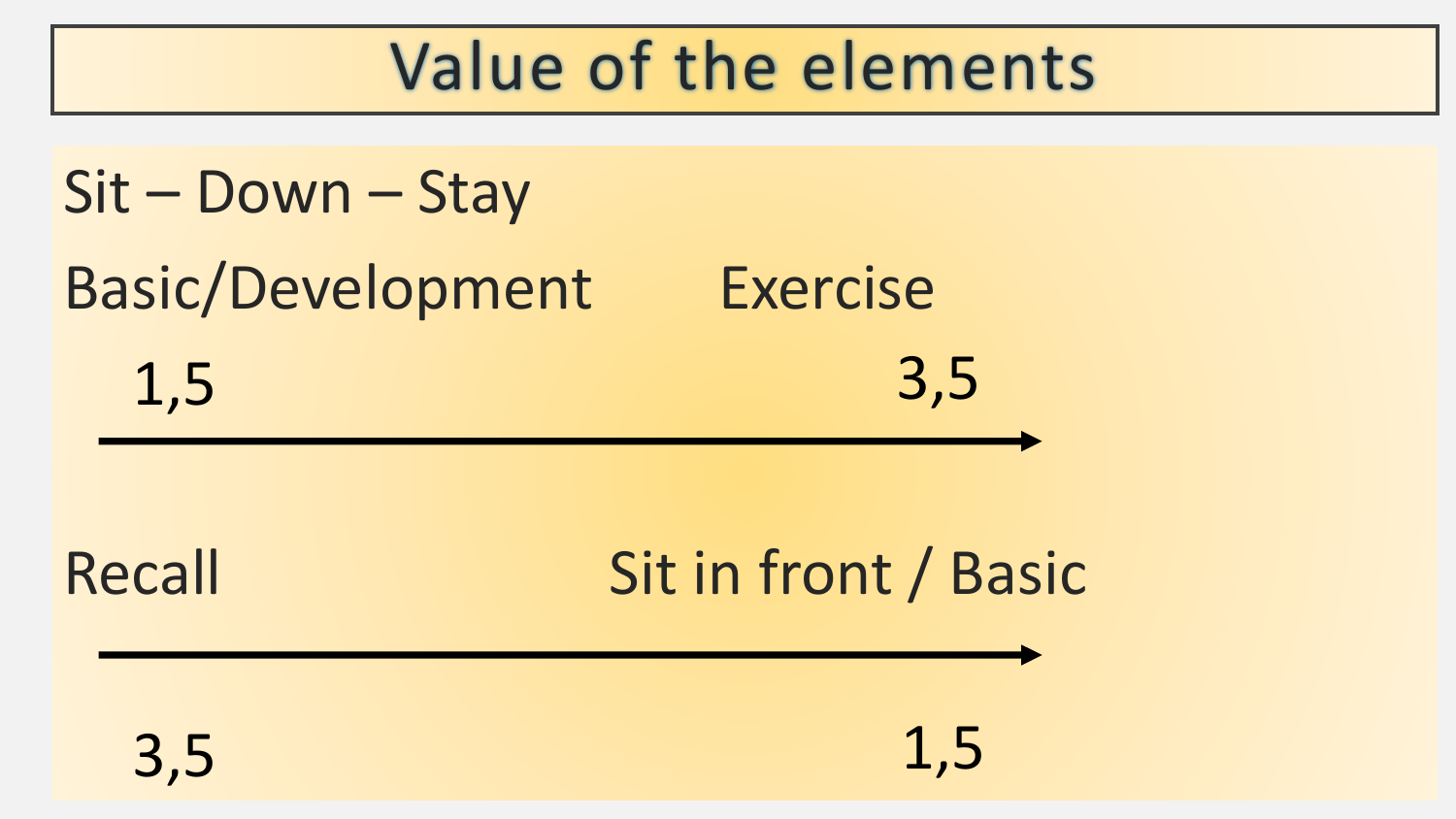### Retrieve on the flat

#### Retrieve on the flat

- •Mark on 10 meters
- Distance 8 -12 meters come on the ground
- To long / to short throwing: another 2 changes to throw
- •No repetition when the dumbbell is thrown sidewards in prescribed distance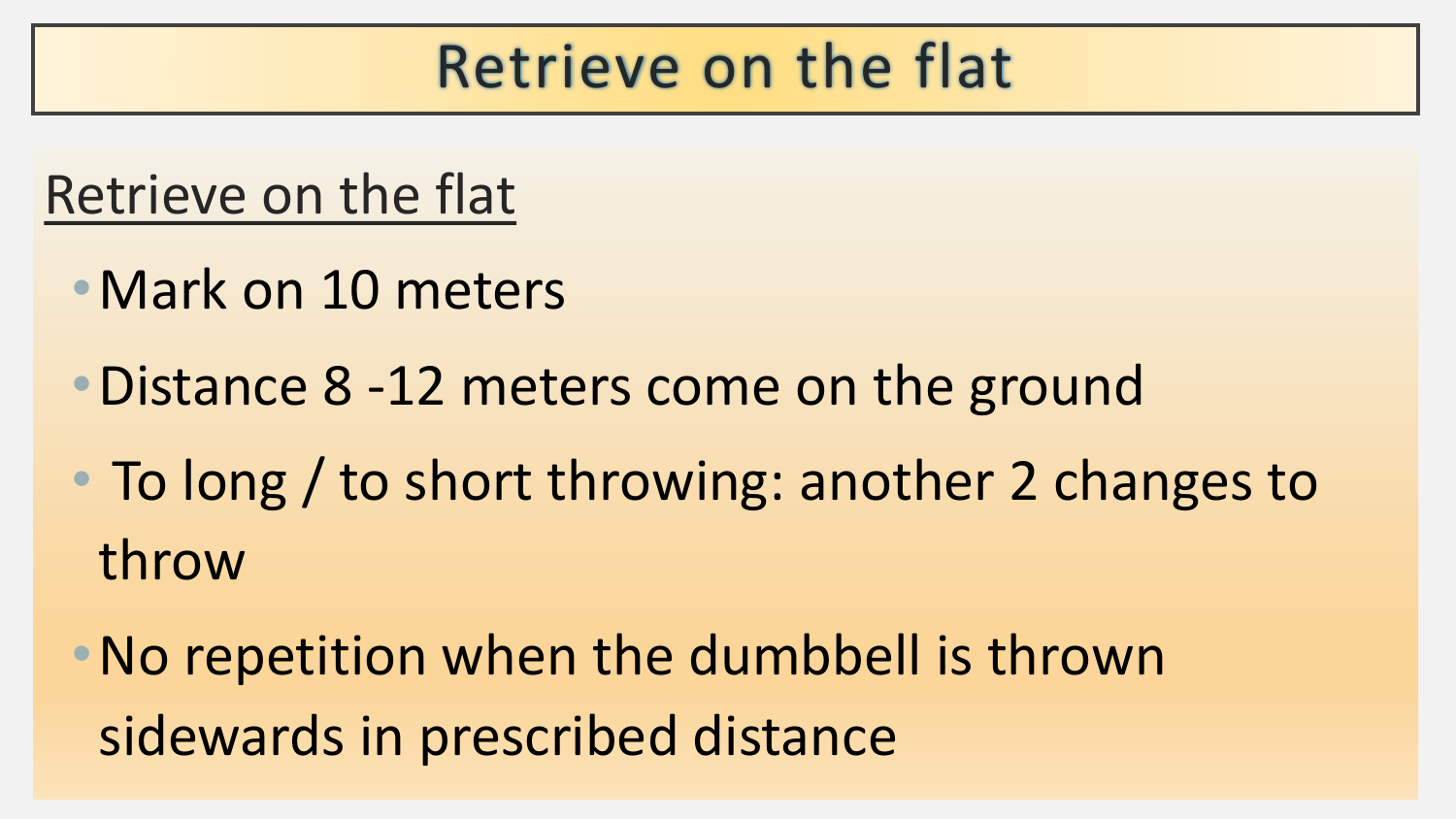#### 1 m hurdle

- Retrieve (5 points)
	- Basic Positions
	- Retrieve
- $Jumps (2x5 = 10 Points)$
- Powerful ( up to insufficient)
- Smooth
- Low contact: up to  $-1$
- Strong contact: up to -2
- Crashing in the way out: -5
- Crashed in Repetition jump 0
- Repetition only when the hurdle crashed in the way out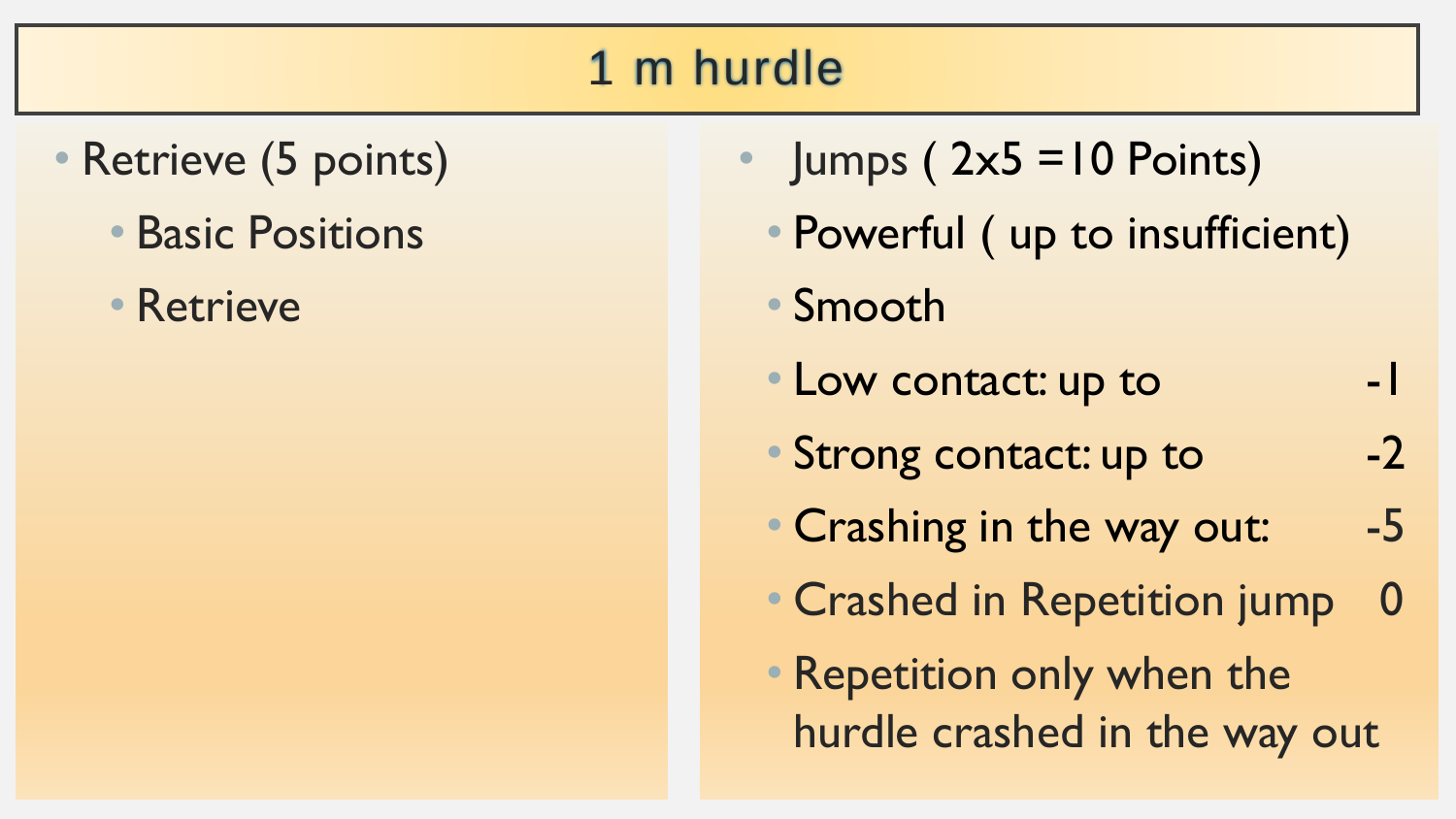#### Send out with down

#### **Distance**

- 30 to 40 paces
- Dog runs 50% of distance and goes down without jugde permission -70 %
- Dog runs 30 paces and down without jugde permission -50 %
- Dog leaves position after jugde permission, can be stopped within 50% of distance - 50%

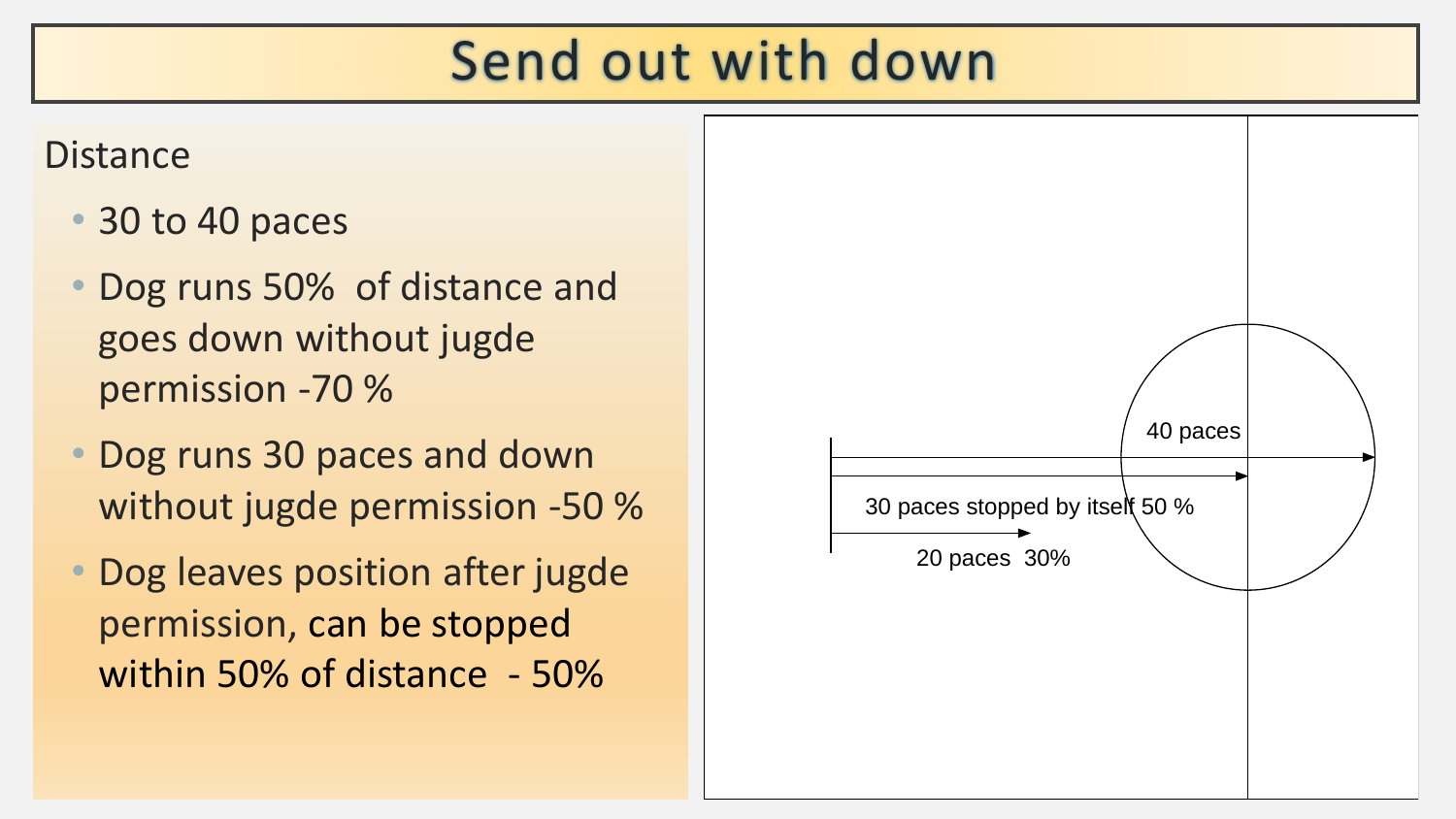#### Send out with down

- I. Part (50%)
	- Basic position and build up (30%)
	- Running out (70%)

• 2. Part (50%)

• Down (85% )

• Basic position (15%)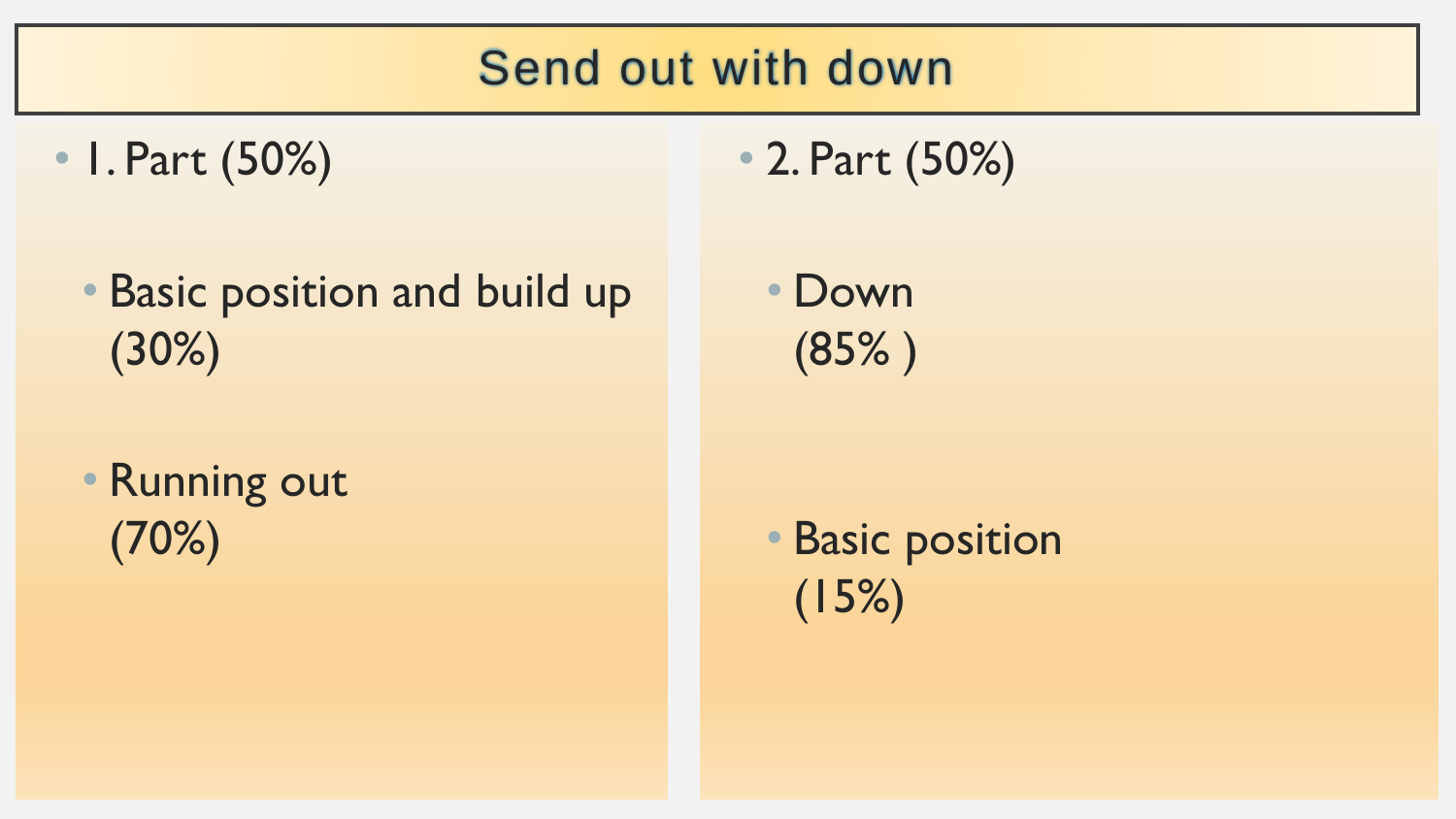| <b>Send out and down (mistakes)</b> | deduction |
|-------------------------------------|-----------|
| I additional command for down       | $-1,5$    |
| 2 additional command for down       | $-2.5$    |
| No down but stopped                 | $-3,5$    |
| I additional command to stop        | $-2,5$    |
| 2 additional command to stop        | $-3,5$    |
| No stop                             | -10       |